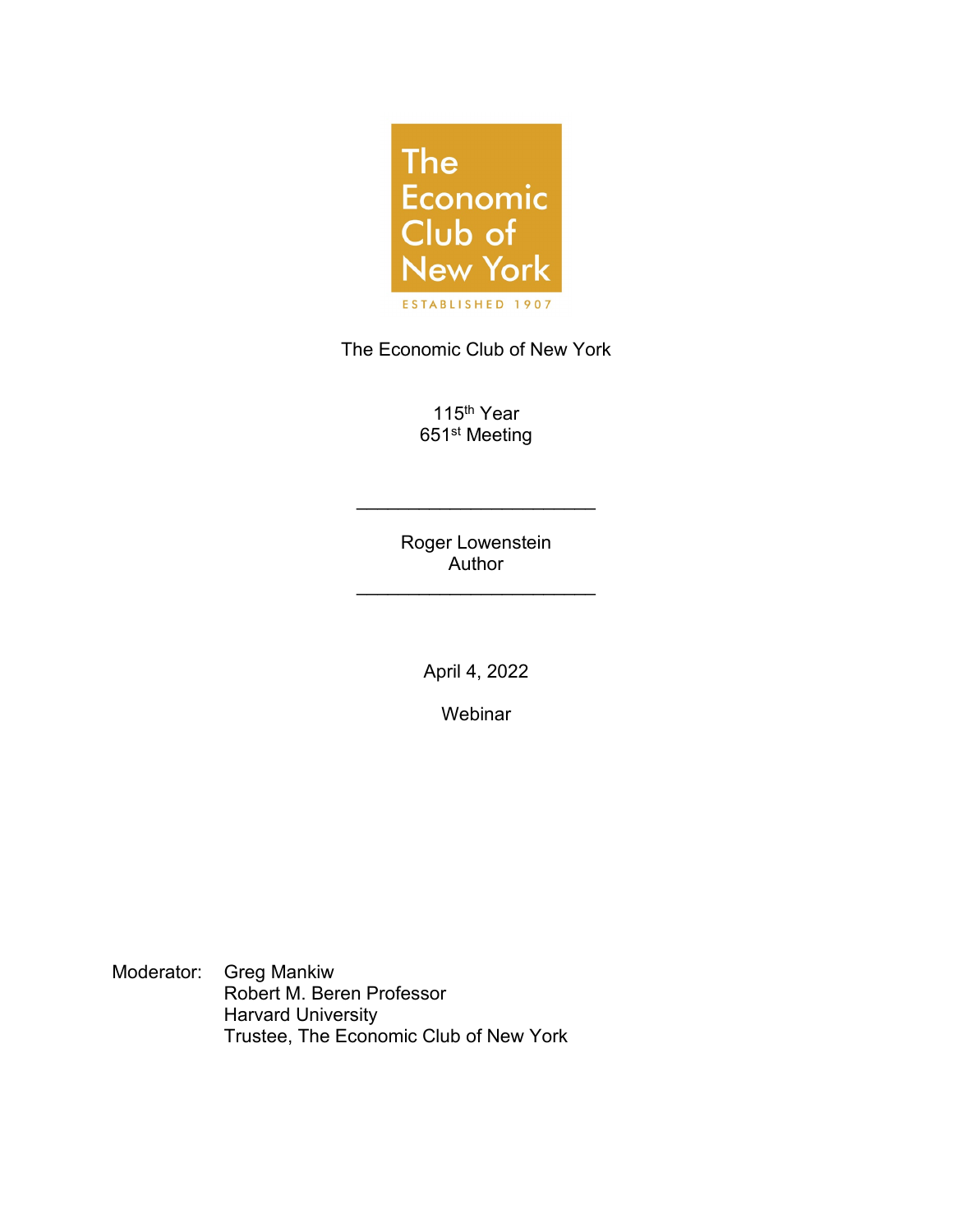Introduction

Chair John C. Williams

Good afternoon and welcome to the 651st meeting of The Economic Club of New York. I'm John Williams. I'm the Chair of the Club and I'm President and CEO of the Federal Reserve Bank of New York. As we celebrate our 115<sup>th</sup> anniversary, I'd like to take us back to March 30th of 1966. On this date, Indira Gandhi, the third prime minister of India, addressed the Club and noted that "New York is the financial and cultural center of your great country and I'm aware that your Club is one of the best-known groups in the business and banking community of the city." So what a wonderful acknowledgment from back then but importantly throughout our history, the Club has served as the preeminent nonpartisan forum for discussions on economic, social and political issues. A special welcome to members of the Economic Club's 2022 Class of Fellows – a select group of diverse, rising, next-gen business thought leaders as well as grad students from NYU Stern School of Business.

Today I'm honored to welcome our guest today, Roger Lowenstein. Roger was a reporter for *The Wall Street Journal* for more than a decade, and his work has appeared in *Bloomberg, The New York Times, The Washington Post, Fortune, Atlantic,* the *New York Review of Books*, and other publications. He's an author of many best-selling books. And today he joins us to discuss his recent book, *Ways and Means: Lincoln and*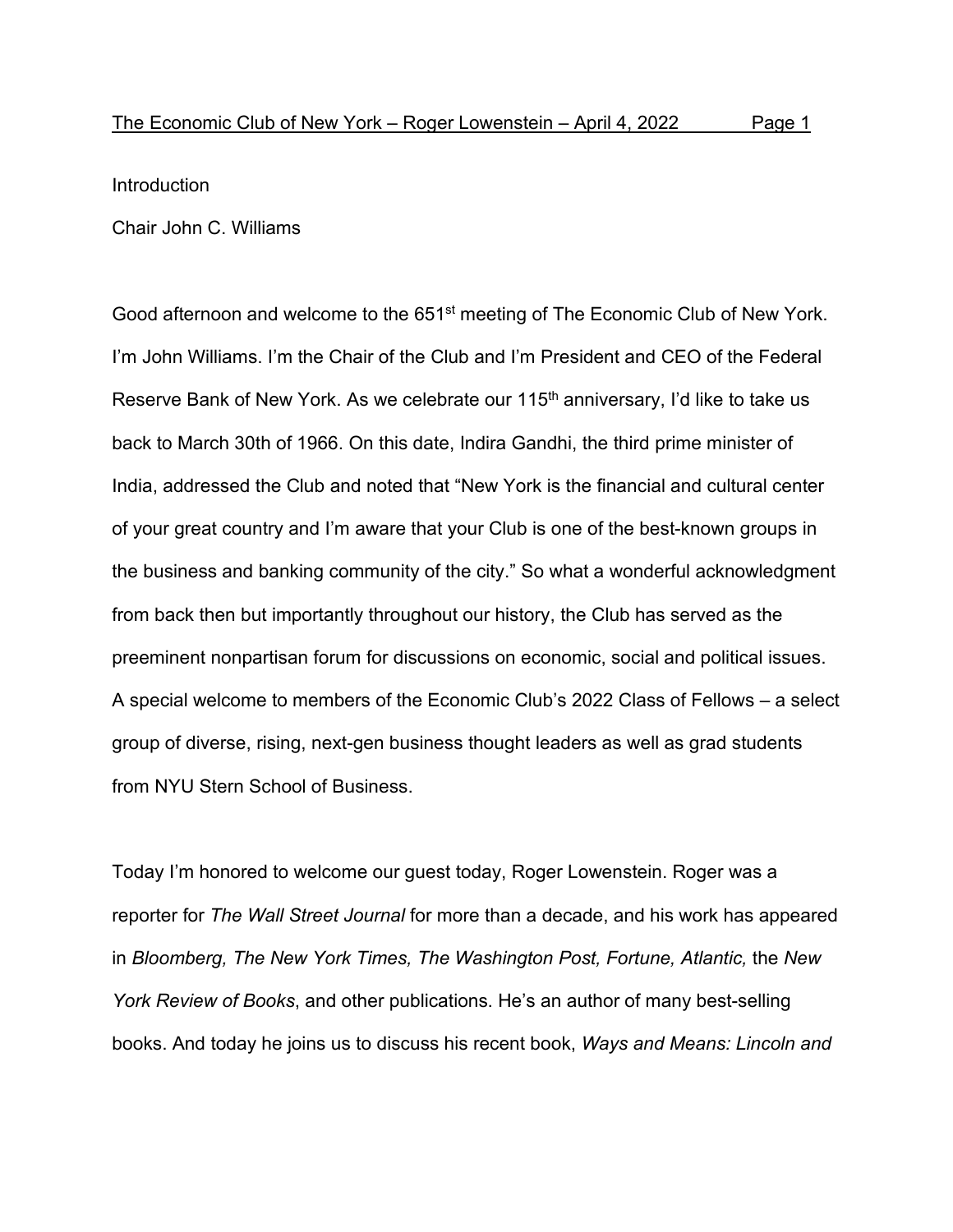*His Cabinet and the Financing of the Civil War.* It's the regulatory financial investigation into how Lincoln and his administration used the funding of the Civil War as a catalyst to centralize the government and accomplish the most far-reaching reform in the country's history.

The format today will be a conversation in which we're very fortunate to have fellow Club Trustee and Robert M. Beren Professor of Economics at Harvard University, Greg Mankiw, as our moderator. We'll end promptly at 4:45. Any questions that were submitted to the Club from members were shared and may be addressed during the conversation. In addition, we'll be using the chat box for this conversation and you can enter questions directly in the chat box for their consideration. As a reminder, this conversation is on the record as we do have media on the line. So, Greg, I'm happy to pass the mike over to you now.

## Conversation with Roger Lowenstein

GREG MANKIW: Thank you very much, John. It is a great honor and delight to be here with my friend Roger Lowenstein. Roger and I are friends. He lives just a few blocks from Harvard. Before I was a friend of Roger's, before I had ever met him, I was a fan. I remember reading his biography of Buffett many, many years ago and then his book, *When Genius Failed*, about the problems of long-term capital management, and many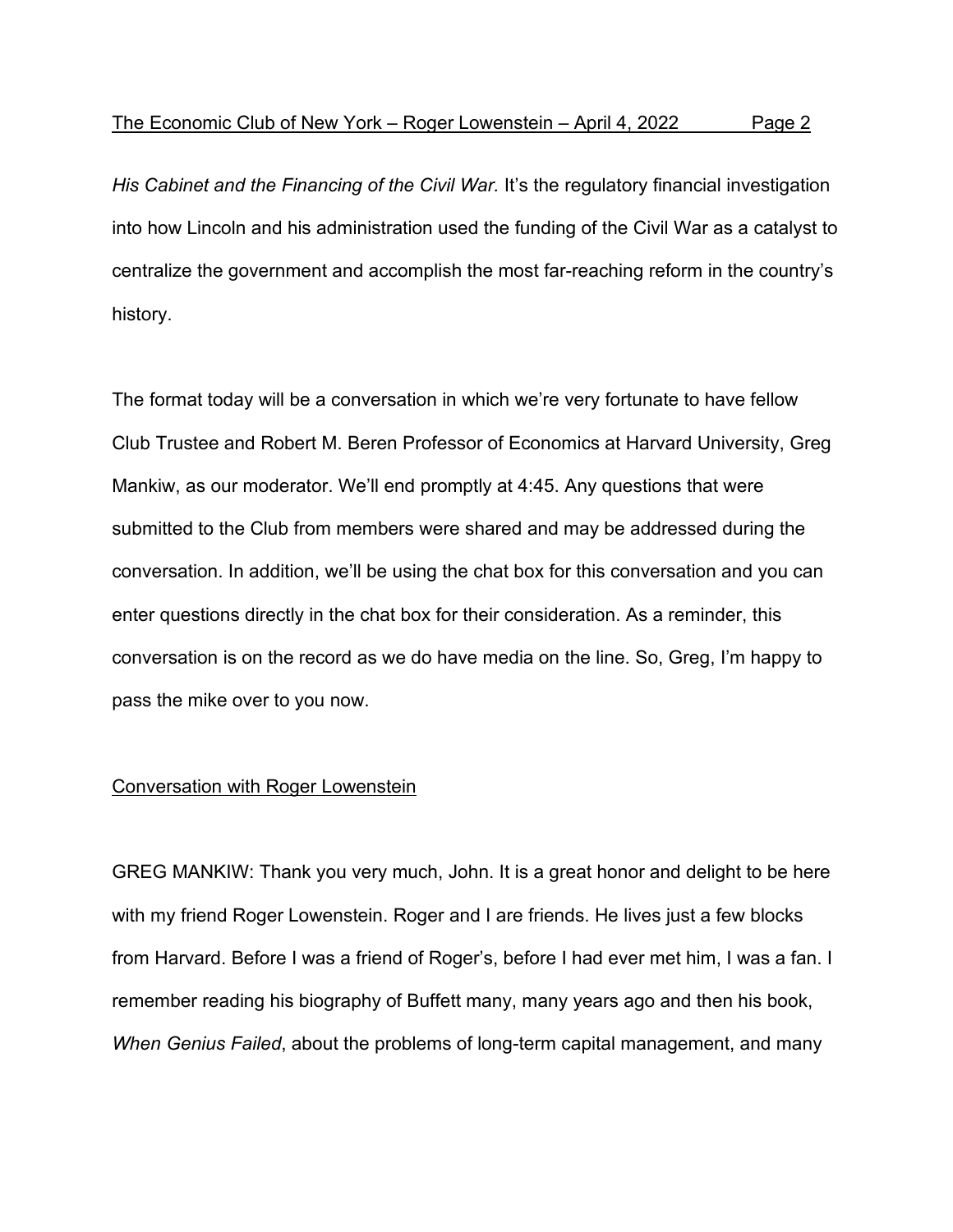of his other books. So he's really one of my favorite writers on financial and economic issues. And so I'm so happy to be here today to talk to him about his new book, *Ways and Means.*

So this is really a book about the economic side of the Civil War, which is not a side of the Civil War that's covered a lot. So let's sort of set the stage, Roger, by talking about Lincoln's general economic philosophy. What was it as he entered the White House?

ROGER LOWENSTEIN: So, first, thank you, John, very much for that beautiful introduction. And Greg, it's equally my pleasure to be talking to you. Lincoln, most people may not know, devoted the first couple of decades of his political career to economics. Slavery was not the overriding issue in the 1830s and 1840s when he was a rising legislator and politician in Illinois.

And his issues were ones that came from his experience. He grew up, most people know, in the frontier. He was anything but a rich man. The log cabin, that's true. He was a rail splitter. He looked around. He saw that there wasn't enough currency in the communities where he lived. He clerked for a store and it has – as he put it – winked out, it had failed. So he thought the country needed a national bank, a universal currency rather than the IOUs, the notes of various state banks all around the country.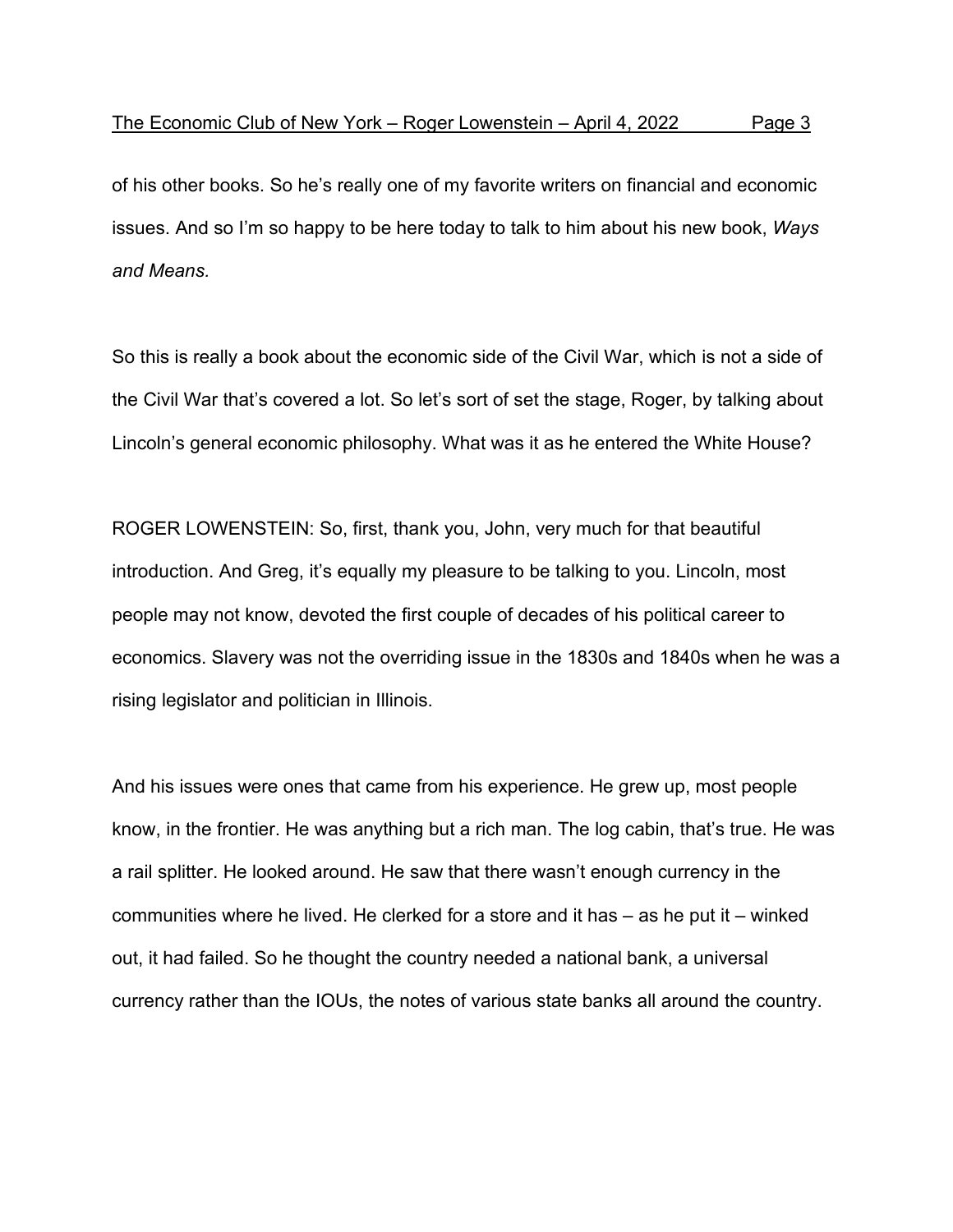It was very expensive to ship goods to the east where demand was. So he thought (a) the country needed a tariff against European competition and really was big on transportation, what we would today call infrastructure or even Build Back Better. The railroad was a big concern of his, canal building, an agriculture department, he fantasized about before coming to the presidency. Things that would give the average person, someone like himself, a leg up on the economic ladder.

GREG MANKIW: And it sounds like his views were very much based on his lived experience. Had he read about economics? Did he ever, like read Adam Smith or any other sort of famous economists who were available at the time?

ROGER LOWENSTEIN: He read a few of them on the tariff. That was probably the deepest he got into it. I don't know that he read Adam Smith. He lived the central bank, in the 1830s when Jackson was, in effect, repealing or Congress at Jackson's behalf was repealing the Second National Bank, he lived through that. It was really more a lived experience on Lincoln's part. And, of course, he was a member of the Whig Party and the heroes of the Whig party. Lincoln's hero was Henry Clay. And Lincoln probably got most of his ideas from Henry Clay. Certainly the tariff and the national bank and internal improvements, those were all Henry Clay ideas. And they were ideas for a larger government than the reigning Jeffersonian government, the government's least philosophy, which was really the philosophy that prevailed until the Civil War.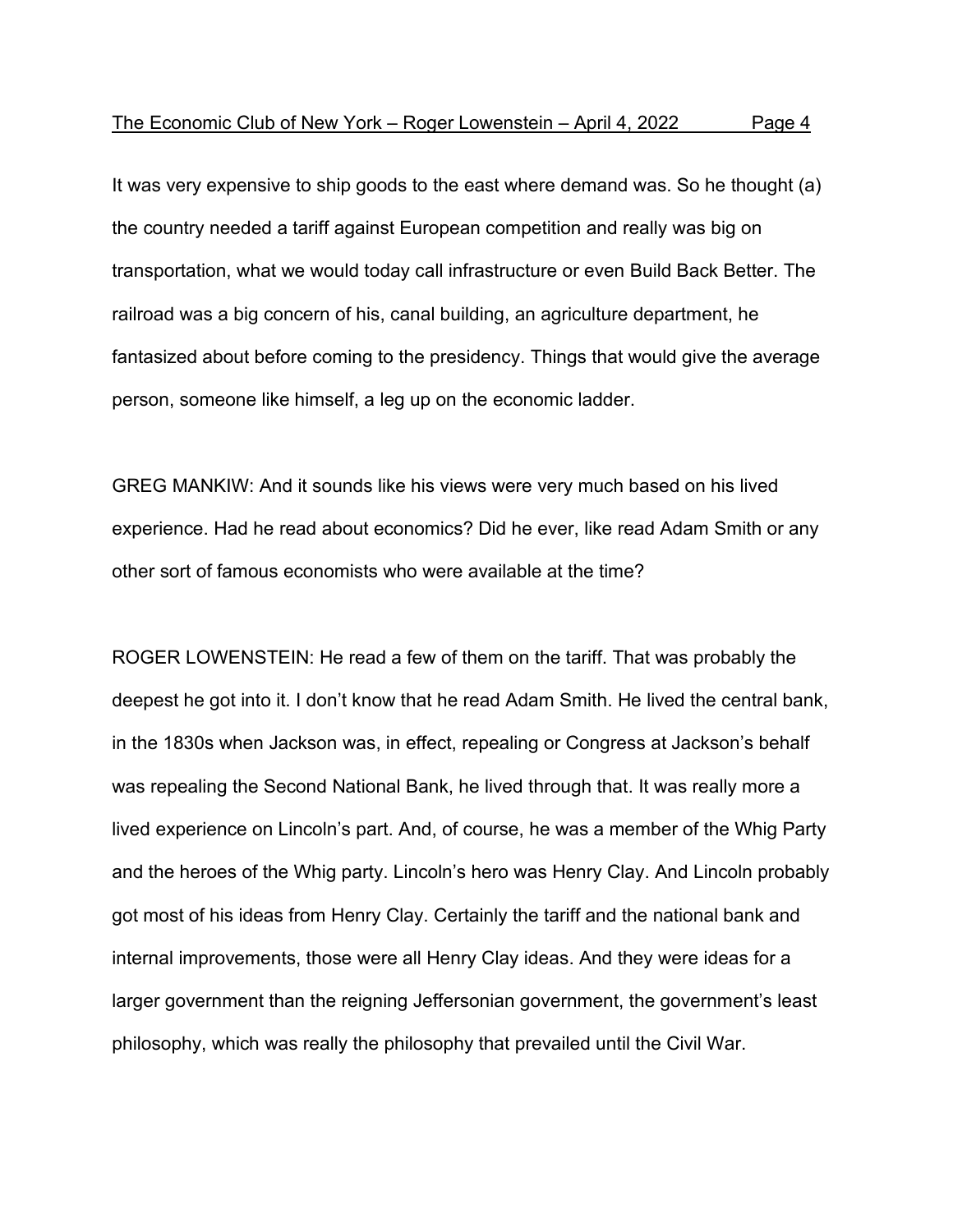GREG MANKIW: That is very consistent with economics textbooks. I mean public goods are kind of the classic roles of government in all modern economic textbooks. So he got it right from experience rather than from the textbooks.

ROGER LOWENSTEIN: Yes, I mean he looked around. He saw how difficult it was. With everything, say, the tariff today, it was more expensive then to ship goods from Illinois to the East Coast where there was demand than from England to the East Coast. So, you know, the United States, particularly at the time of his upbringing, was still a developing country. And he just felt it wasn't fair and that this developing industry needed a boost. And the idea that there wasn't one universal currency, if you took the money from Illinois and went a couple of states east, it either wasn't accepted or it was greatly discounted. And this was obviously not a workable system to have for a growing industrializing country.

He also had one idea that – it might strike us as sort of quaint today – but he believed that workers and capitalists were really partners, not opposed to each other. He thought, most businesses were small, maybe small craft shops, so he would write about how the worker today, tomorrow would set up his own shop and maybe the next day would hire a worker or two on his own. And he believed in prosperity. He believed very much in capitalism. He said it was good that some people are rich. It shows that other people can become rich. But he also believed in giving – unlike many self-made people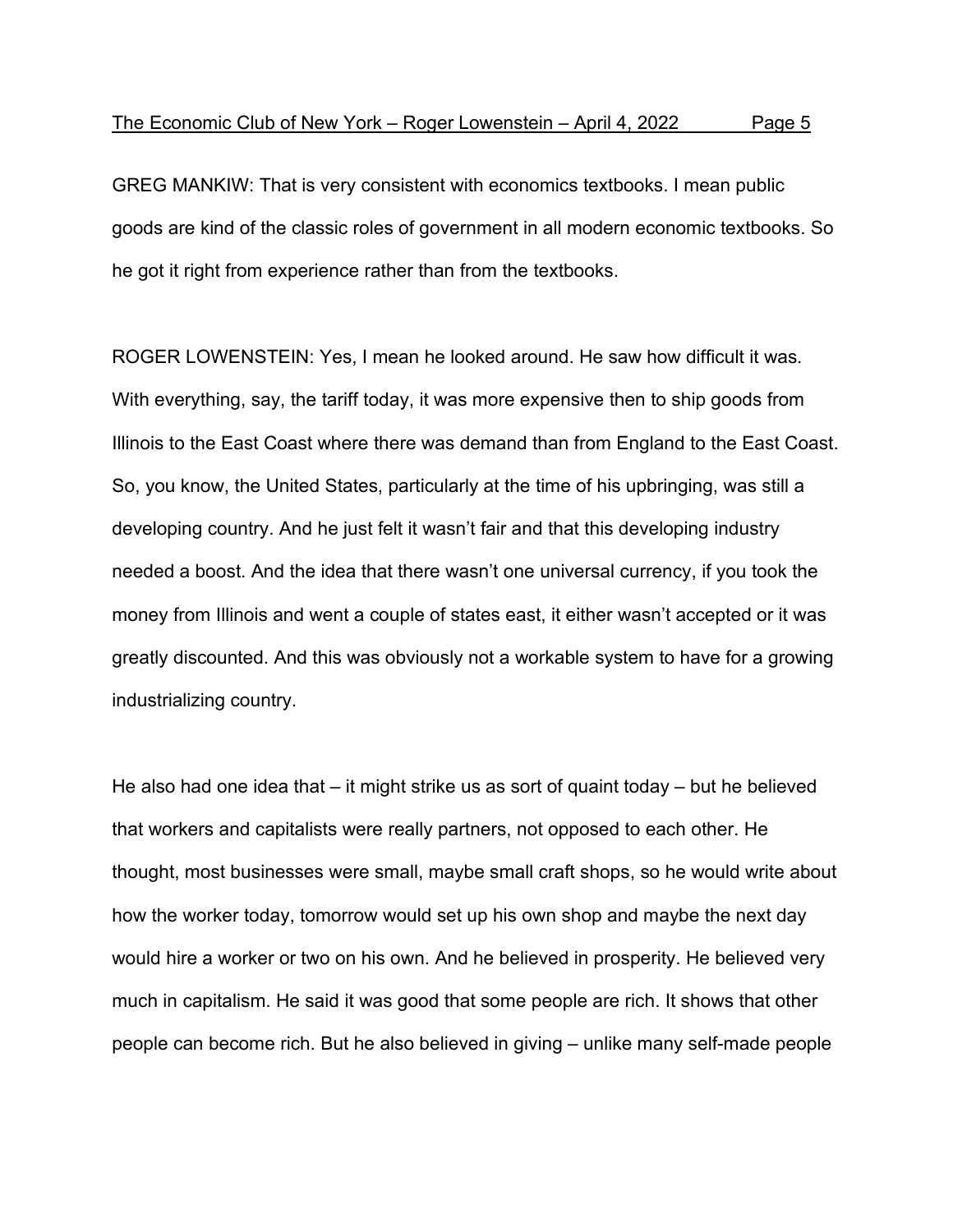or some self-made people – he saw that some people needed a helping hand and the government should do what it could to smooth the way. So he was really an amalgam of those two ideas.

GREG MANKIW: The other person who plays a very important role in this book is Salmon Chase. Can you tell us about him?

ROGER LOWENSTEIN: Sure. Sure. Salmon Chase was Lincoln's Secretary of the Treasury. He was also self-made in a sense. He had grown into; he was born into a prestigious family. His father was actually a good friend of Daniel Webster. But Chase's father died young. He grew up after that in very strapped circumstances. I suspected he harbored a certain resentment at his fall from privilege.

In any case, he and Lincoln, their relationship was somewhat like a marriage. It was very productive, but not terribly happy. Just to give you a flavor of it, Lincoln invited Chase, after his election, before he took office, out to Springfield so that he could talk to him about becoming Secretary of the Treasury. He had a slight problem because his campaign people had promised the job to someone else. He was still working that out. So Chase takes a couple of railroads, a few actually, to get to Springfield. He gets there and he leaves his card with Lincoln and says I've just arrived in town and I'll call on you after I'm rested.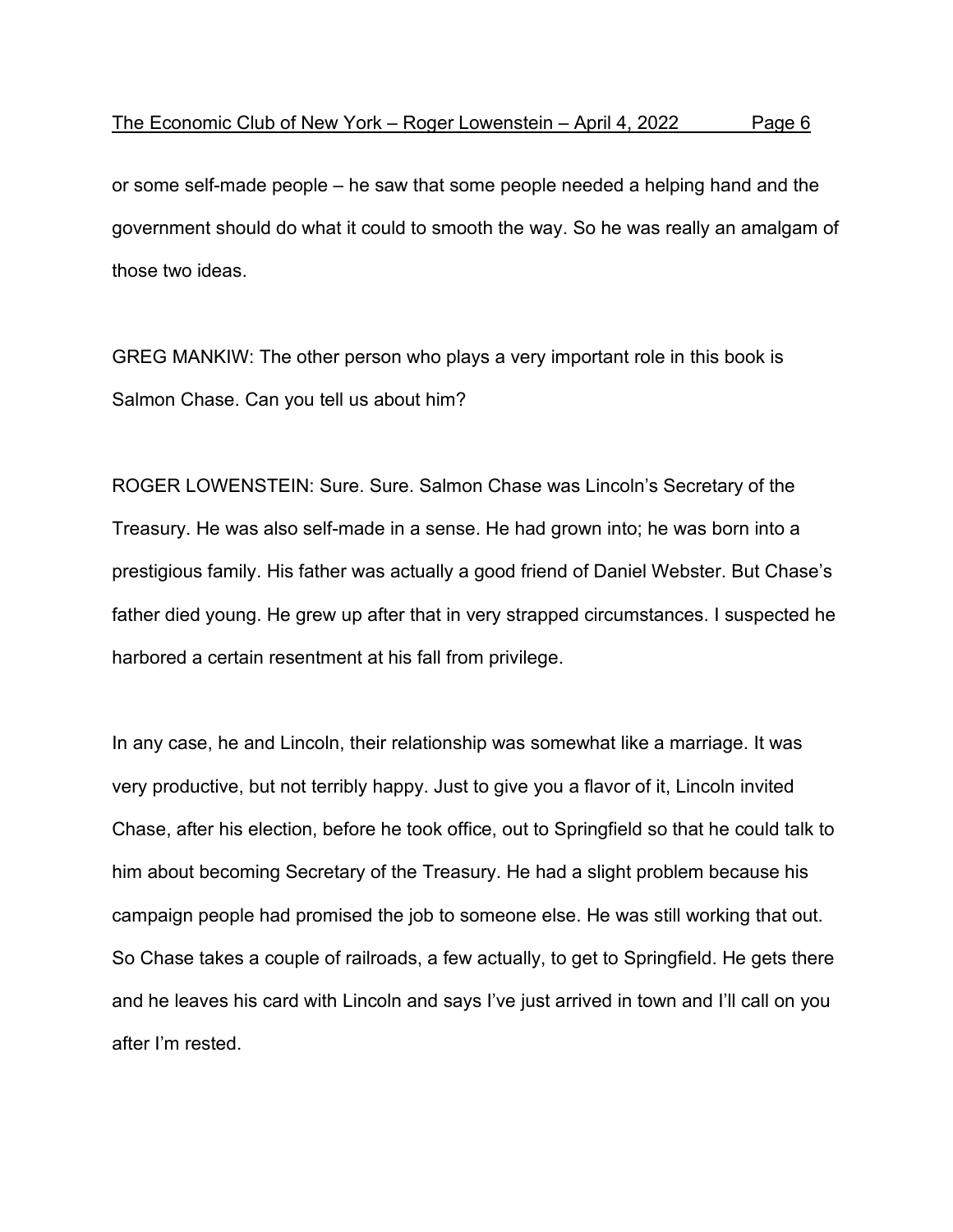Lincoln comes right over to Chase's hotel and calls on him and starts slapping him on the knee and being all folksy-like, like Lincoln was. Chase finds this very undignified. He's slightly put off, slightly disrespected. Lincoln immediately says I've called you out here to see if you will accept the job of Secretary of the Treasury without however being exactly prepared to offer it to you. Once again now Chase is, you know, is put off. What is this offer, not offer? Chase was also, you may recall, some of you who read the broader history, is a defeated rival of Lincoln's for the nomination.

And as the relationship progressed, Chase never forgot these slights. He never forgot his feeling that he, rather than Lincoln, should have been the nominee and the candidate. He eventually runs against Lincoln for president as a sitting member of his cabinet. Imagine Janet Yellen today hiring or conspiring with thousands of Treasury clerks to go out and campaign against Biden. You've been in administration; I take it you find that rather implausible as most people today would.

But Lincoln was very savvy. He recognized that he had a tremendous job in the Treasury. As he said in the beginning, he said the side that has the most resources will win. Chase was proving very adept at raising resources. And despite many people who advised him to sack Chase, he kept him in the job for as long, for most of the war, for as long as he thought it was useful.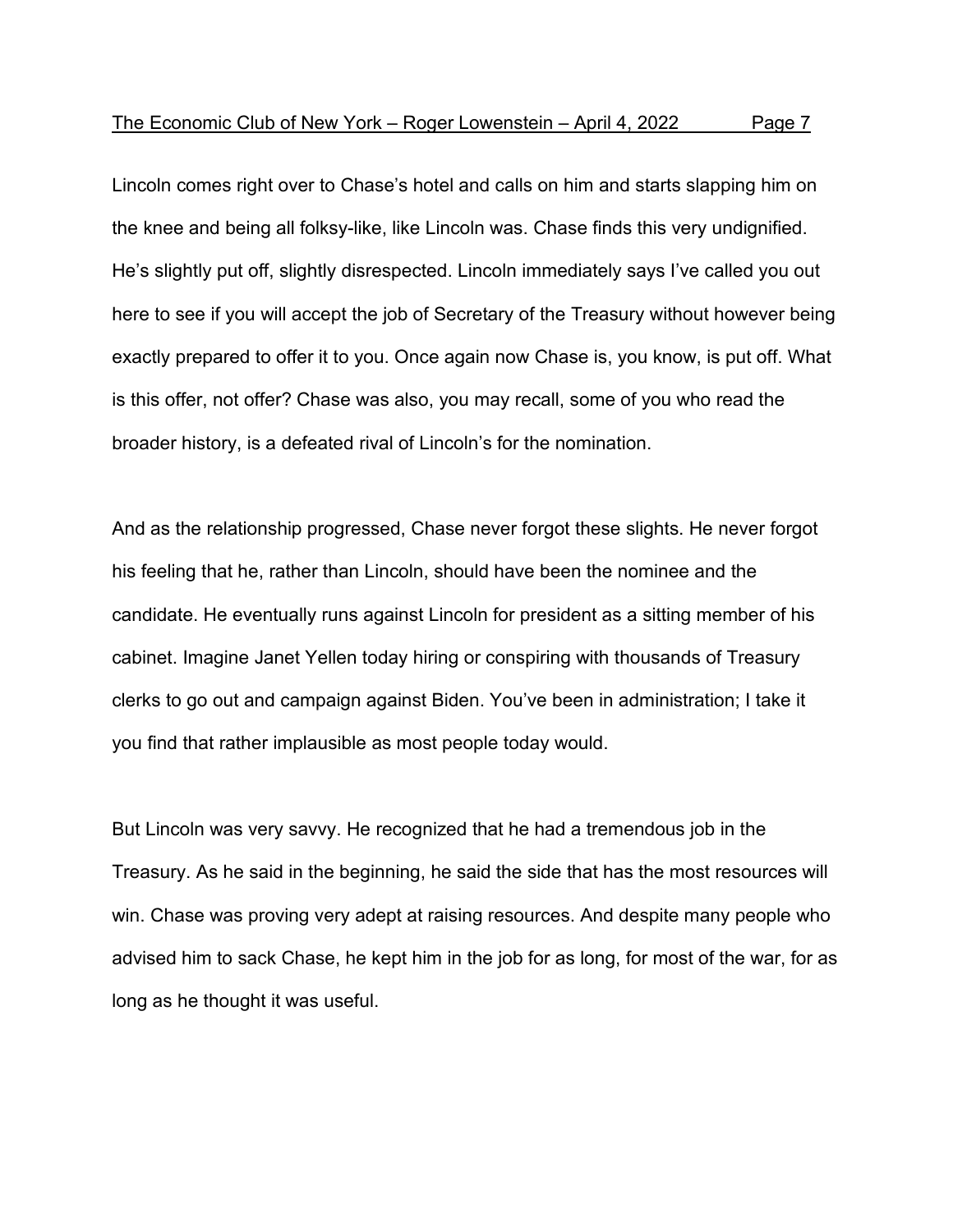GREG MANKIW: How steeped was Chase in financial issues before he became Treasury Secretary?

ROGER LOWENSTEIN: Chase had virtually no experience. So, you know, sometimes that can prove to be foolish, but in this case nobody had experience in the size of the task. So what Chase had was, he was extremely committed to the Union cause. He was a strong abolitionist, and he was willing and able to work extremely hard. He was creative. His principles actually were somewhat opposed to Lincoln's coming into the war. He was more of a hard money guy. Lincoln supported more circulating money, you know, a national bank, more paper bills, all the things we would associate today with a looser, a looser Federal Reserve. Of course there was no Federal Reserve then. And Chase was a gold guy. Nonetheless, they ran out of gold.

I'll just give you an example of a challenge Chase was facing. When the war began he went to the banks, which were all small institutions, and, you know, not thousands of shareholders. When you borrowed from a bank back then, you were borrowing from its president and maybe a few of his limited partners. And he got the banks, with a lot of persuasive effort, to lend the United States \$50 million in coin. Banks were very reluctant. And after this loan was made, there was a celebratory dinner and the lead banker stands up and says, now, Mr. Secretary, we've loaned you the August sum of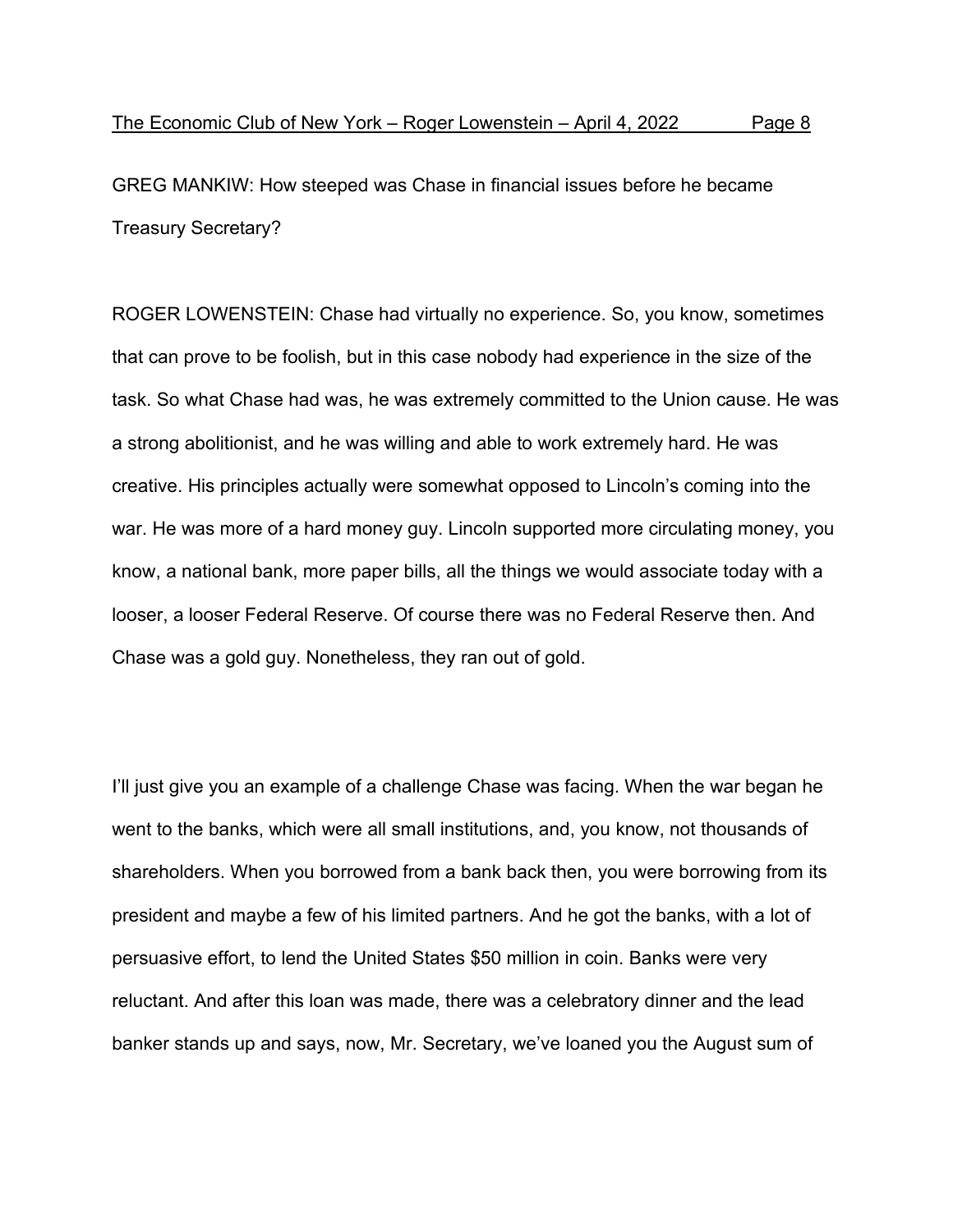\$50 million. We think that will be quite enough. Well, I have to tell you that before the war was out, he spent it 60 times over. And there was no more gold. So how to do that was all on Salmon Chase.

GREG MANKIW: Wow! And how was his relationship with the bankers at the end? Did the bankers come to respect him because he managed to pull off this feat?

ROGER LOWENSTEIN: The relationship was prickly. Chase felt that he represented the government. The bankers should do what he wanted out of patriotism. He thought that negotiating was beneath him, that out of patriotism again, they should give him a good rate. Governments were not considered good creditors in that era. They would much prefer to lend to a solid railroad or to the Bank of England or to the British, which had a much solider currency. The United States had no national currency.

So the bankers really didn't understand this idea that they weren't supposed to negotiate. They wanted to lend their notes, keep the gold in the vaults where it could be the basis of more credit. Chase insisted on taking their gold. But the banks, more or less, talked themselves into irrelevance because after Chase had borrowed basically all the gold, he went back several times, but by the end of the first year, 1861, they had to shut the gold window. And they had no more gold to lend. All they had were these notes, but each bank had a different note. And Chase had to turn someplace else,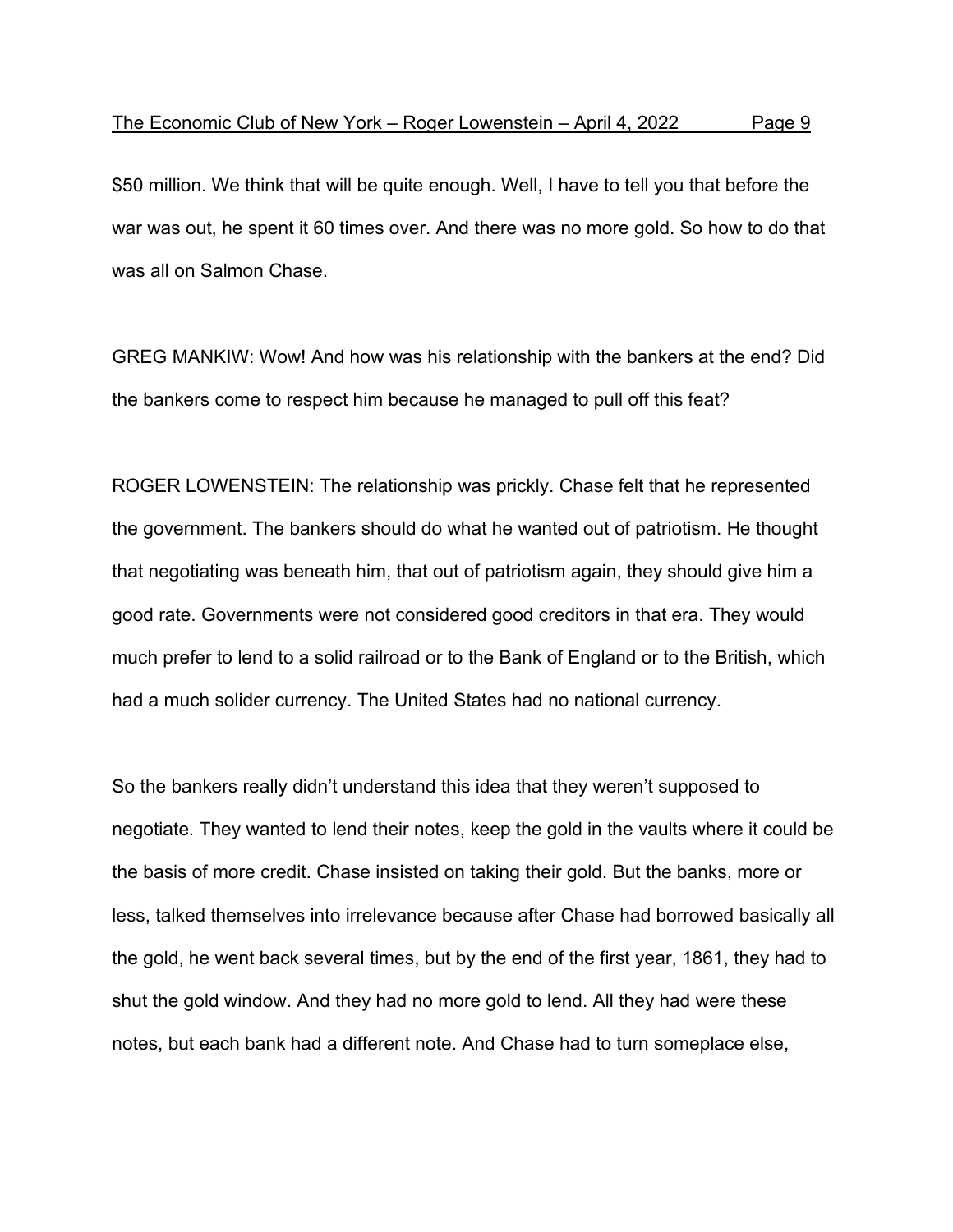which is the U.S. Congress and the federal government, which really took the lead at that point in financing the war.

GREG MANKIW: Chase comes off as kind of a dyspeptic person in the sense that he seems sort of always unhappy. But his career, it's kind of an amazing career. Not only is he Treasury Secretary, but, you know, he was in Congress. Wasn't he on the Supreme Court as well at the end?

ROGER LOWENSTEIN: Yes, he was Chief Justice of the Supreme Court. It was said of him by a senator from his home state of Ohio, Chase is a good man, but his theology is unsound. He thinks he's the fourth person of the Trinity. You know he suffered a great deal. He buried, not only three wives in pretty rapid succession, but three of his children. Even for that era, that was uncommonly bad luck. He didn't have the facility for easy conversation. Whereas Lincoln was very chummy with Seward, the Secretary of State, Chase tended to be rather rigid and brittle and he very much resented the fact, he could tell that Lincoln preferred Seward's company. Lincoln liked to joke around. He had this terrible burden. That's the way he relaxed. And he never had an easy manner with Chase.

Lincoln, to his great credit, named him Chief Justice, as I said, late in the war. He did it for two reasons, really one reason. He needed a Chief Justice who he thought would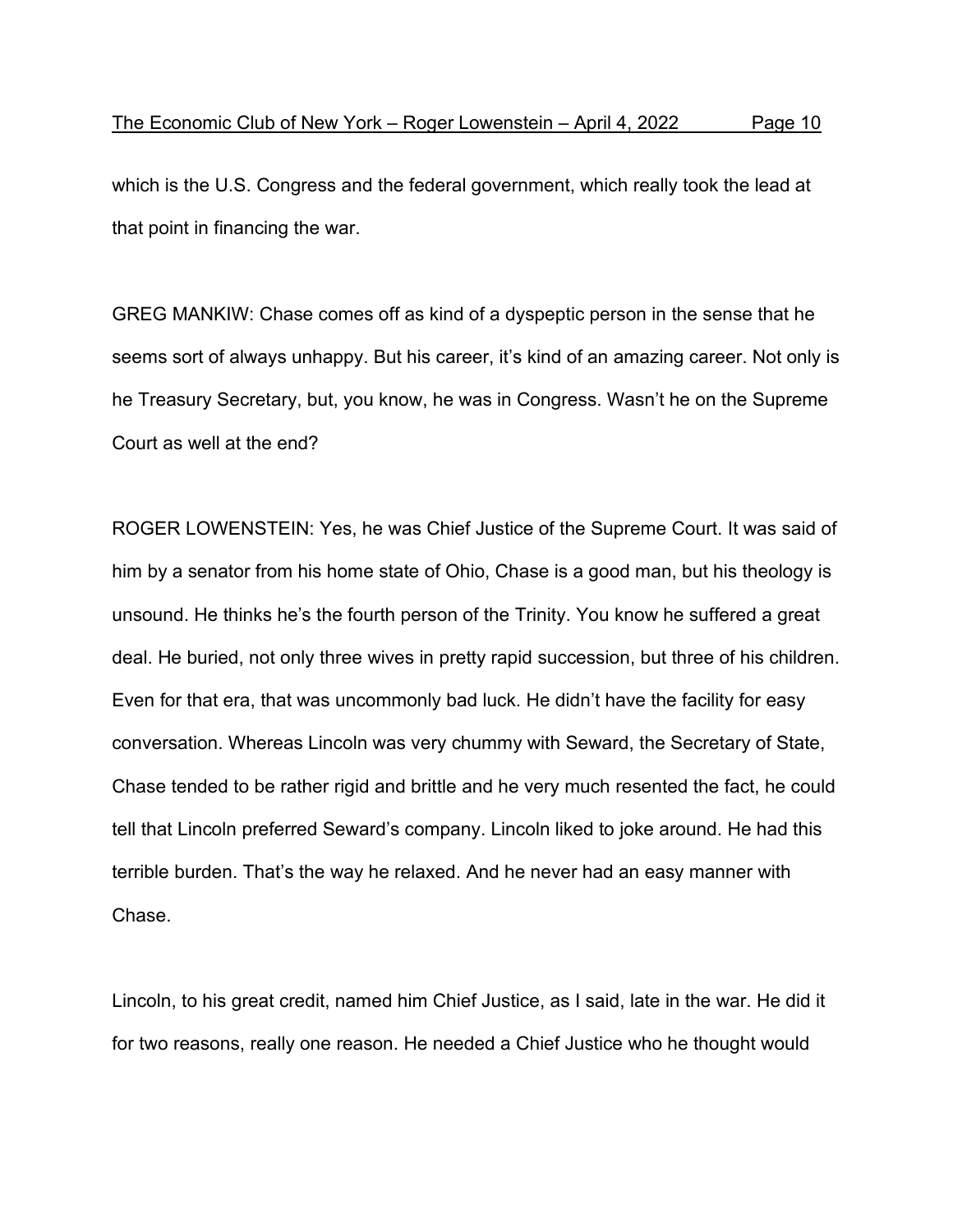defend two of his policies that he cared very much about and thought would be challenged. One was the Emancipation Proclamation to free the slaves. And this is before the 13<sup>th</sup> Amendment had been passed. So the Emancipation Proclamation was done as a war act. It was on uncertain grounds legally. Of course, Lincoln wanted to preserve that. And the other was the Legal Tender Act, the act that, I presume, we'll talk about soon. But that was the act that created a new federal currency. And as much as Chase had been a real pain the neck to Lincoln, he trusted Chase to protect his legacy in this sense.

GREG MANKIW: Let's turn to that topic now. This is largely a story about fiat money. And both the Union and the Confederacy rely heavily on it – one successfully and one not so successfully. In fact, your book starts off with two graphs of the price of gold in terms of the fiat money that they were creating, one of which is sort of, is relatively stable – not perfectly stable – and then one which kind of goes off the rails. The Confederate stuff goes off the rails. Tell us about the story of fiat money here.

ROGER LOWENSTEIN: Sure. Well, hopefully neither of those graphs will look like today's money.

GREG MANKIW: We'll see...a few years...Jay Powell is hoping for one page and not the other page.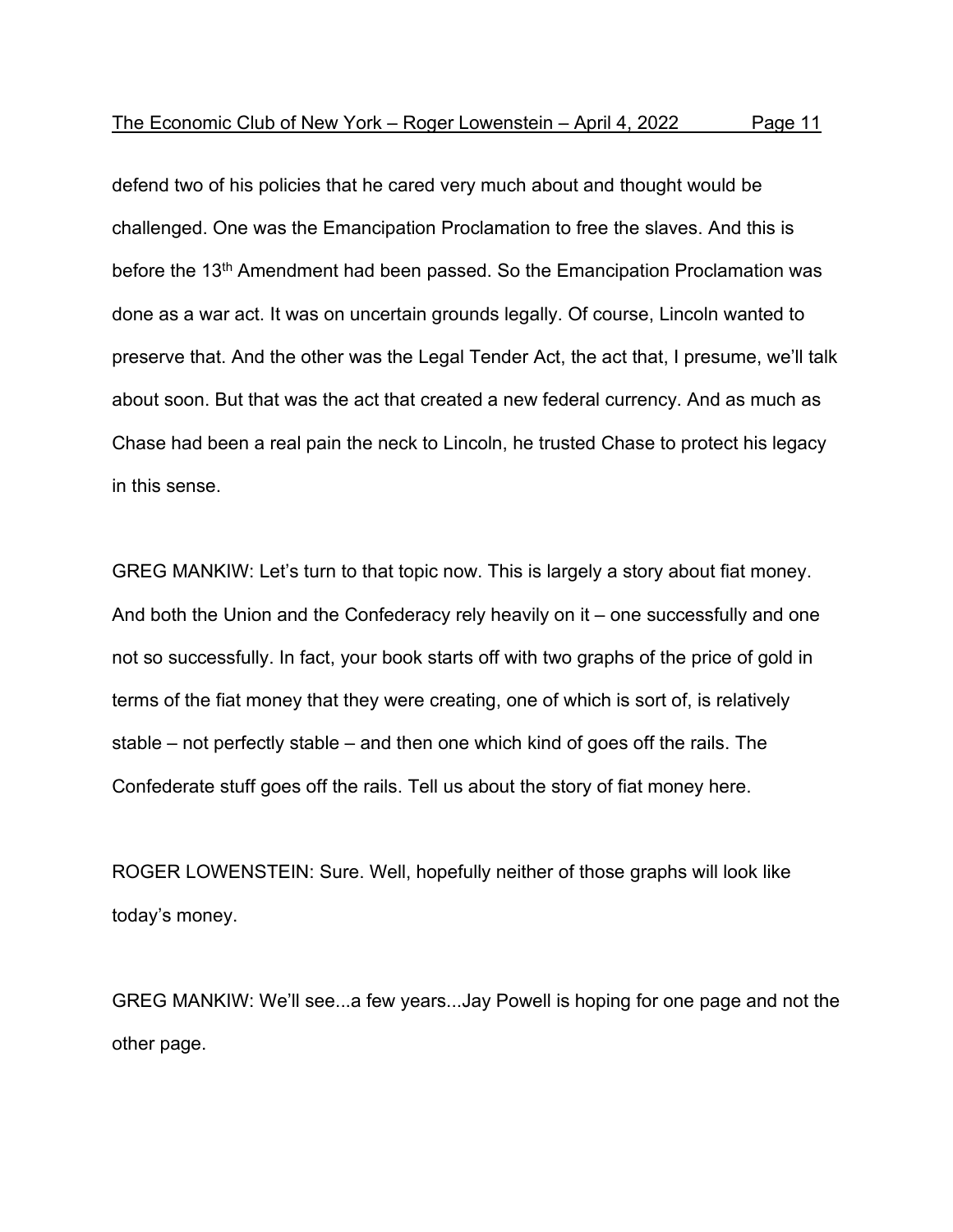ROGER LOWENSTEIN: That's right. That's right. Well, let's start with the Confederacy because in a sense that's an easier story to tell. They started printing money. Their Secretary of the Treasury was a guy named Memminger. He was German-born, a very conservative financier. He said the worst way to finance a war would be just printing notes. He recognized the danger of inflation. All financiers did. After all, the Revolutionary War had produced these Continentals that ended up being worth nothing. The French Revolution, the same thing. The British went off gold during the Napoleonic Wars. So Memminger was very afraid of printing notes. But the Congress wouldn't let him do anything else.

The Confederacy was opposed to taxation. They were particularly opposed to federal, within their construct, you know, the federal government down south. The planters who ran the government didn't want their wealth, which is really land and slaves, to be taxed. They made some bizarrely mistaken decisions about their cotton which prevented that from being monetized. We could talk about that later.

So because they had no tax base, they were unable to borrow. So all the Confederacy had was the facility to print notes. And Memminger, despite his intellect, his understanding that this wouldn't do, he began to print notes as if that's all there was. The price of a barrel of flour in the Confederacy was \$5.50 at the beginning of the war. By the third year of the war, it was up to about \$40. By the fourth year, it was \$200+.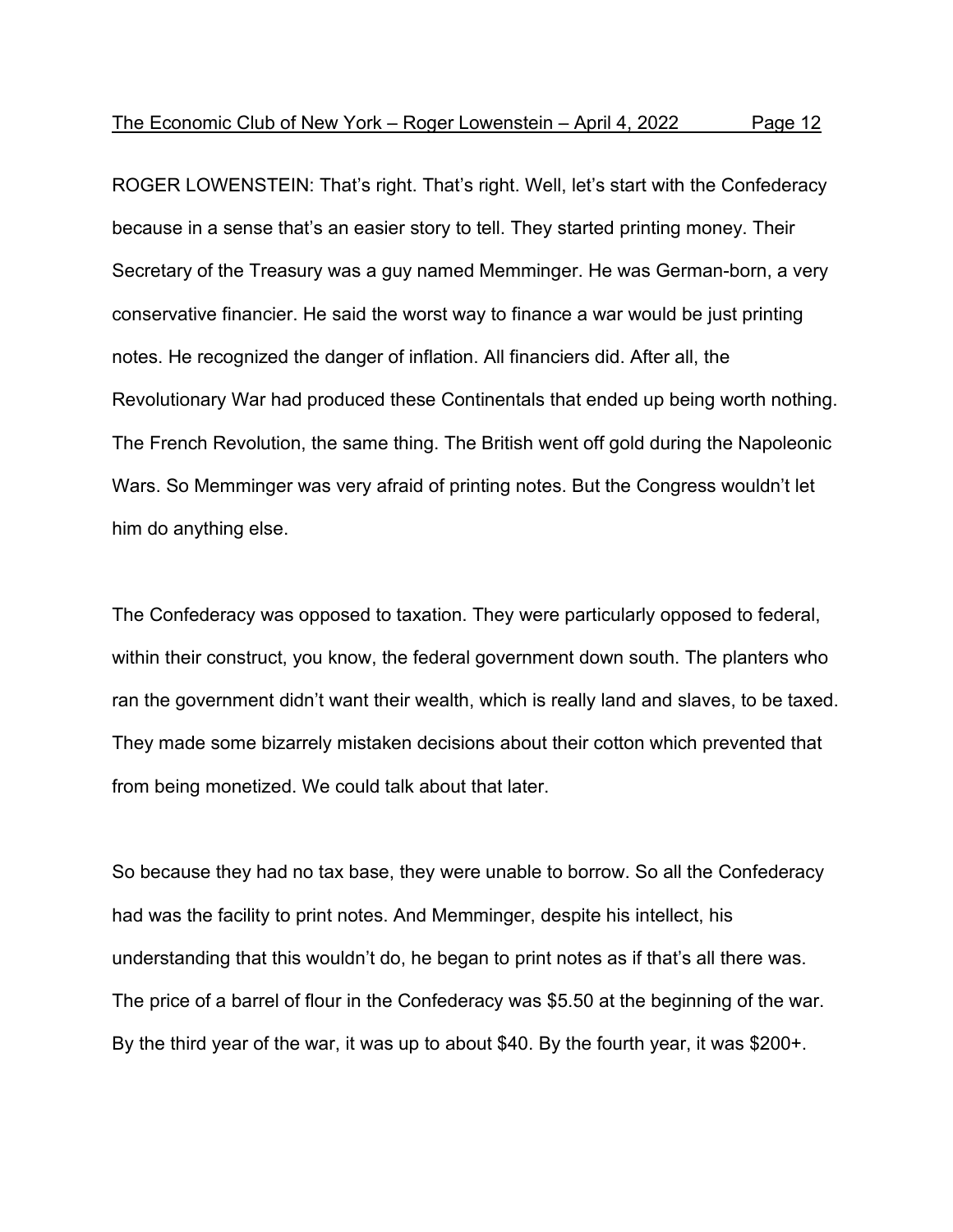And by the end, it was \$1,000. This is Weimar Republic stuff. And by the end of the war, they were printing notes on wallpaper, the reverse side of wallpaper. They had run out of actual paper.

It was almost humorous. They were, the Confederacy was split geographically. When Vicksburg fell to the Yankees, as the Confederates called the Union forces, in 1863, at that point they had to ship goods from one side to the other, you know, in the Gulf, to correspond. And they actually shipped a printing press to the west side of the Mississippi so that whatever else they lacked, the western side of the Confederacy would be able to continue the inflation as much as the eastern side.

So you think they would have had more, you know, shipping arms or food or things that would be more valuable. And by the end of the war, frequently I saw many advertisements in the southern newspapers where people were advertising they wanted to hire a schoolteacher and pay the teacher in cloth or bacon or salted pork, anything but money because the money was worthless.

I'd say the next question is what did the Union do differently? So the Union was also very afraid of inflation. Chase, Lincoln, all the significant congressman, they had read the history. They were very versed in people like Alexander Hamilton, and although we think of Hamilton as sort of an expansionist, he had warned against any kind of license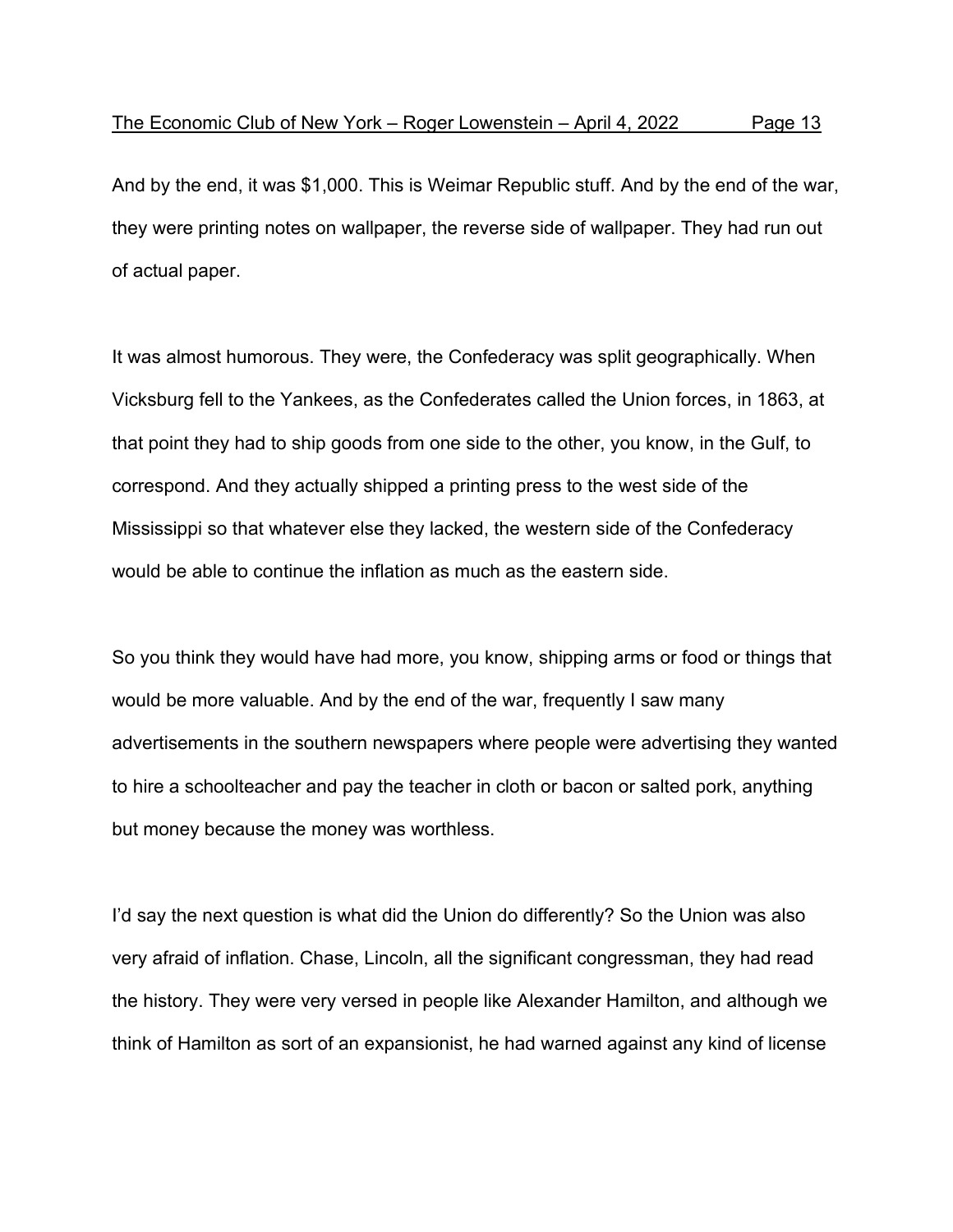in federal money printing. But they had a problem, which was the gold window was shut. And there just wasn't enough gold at that point to finance. As I mentioned, it was vastly greater undertaking.

So a man named Elbridge Spaulding, a congressmen from New York, proposed that the North print money and call it legal tender, meaning make it officially money, not just notes, not just IOUs, but make it money. And this was shocking, actually shocking for a couple of reasons. One was that only gold and silver and Treasury notes were legal tender up until that point. Unlike Treasury notes, this legal tender would carry no interest. It would not be redeemable. You could take a Treasury note and redeem it for gold. This would just be a piece of paper that the government would declare was money, like cryptocurrency or something. In fact, one of the congressman said, to use a more contemporary example, that paper bills are no more money than a contract to deliver flour. It's flour itself. Paper bills are just a promise to deliver the real thing, money.

Nonetheless, they needed...

GREG MANKIW: I'm sorry, when you say it's a promise to deliver the real thing, money, what's the real thing it promised to deliver? Not gold.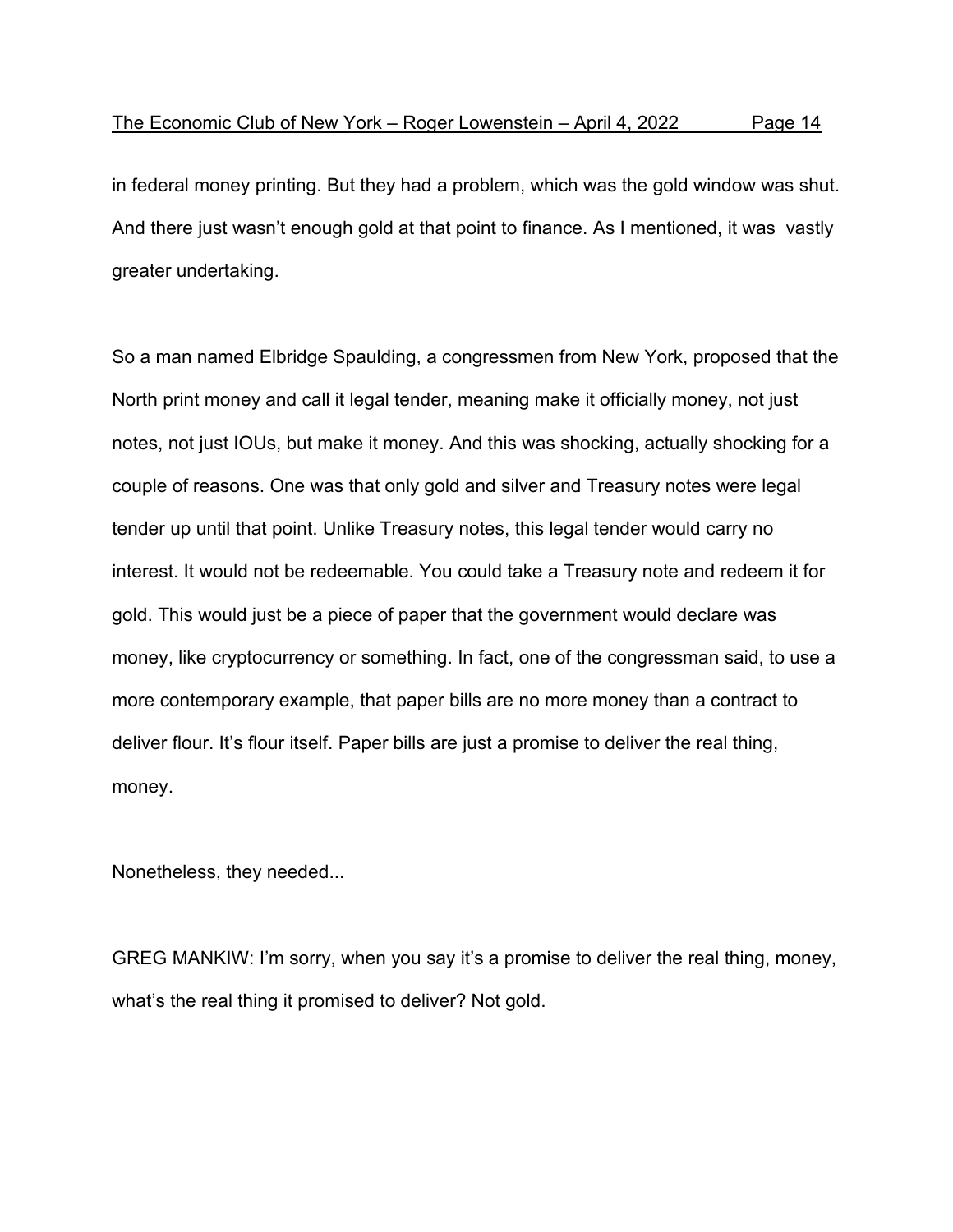ROGER LOWENSTEIN: The real thing, that's what they were used to. The real thing would be bills that would be redeemable into some hard asset.

GREG MANKIW: Like gold, into gold.

ROGER LOWENSTEIN: Right. Or silver. And this was, so now the government was proposing money that would be money itself. You know, as if you could eat those flour contracts rather than redeem them for the flour. But they felt, they wanted everybody to accept this currency. They had already experimented with bills that were not legal tender and the banks and others widely refused it. And the idea was they needed some currency to pay the soldiers, to pay contractors. The soldiers or their wives would then go into the stores and they wanted to circulate it like money.

And with great trepidation – in fact the main sponsor said this is not an act of choice, it's an act of necessity – with great trepidation, they passed this act. And as you said, the North suffered, and then they passed a follow-up act. The first was \$150 million. And they ultimately did \$450 million of these notes. As you said, the North suffered some inflation, about 80% over the course of the war, which is not nothing, obviously. That became a serious problem, but it was about on par with the inflation that the United States suffered both in World War I and later World War II. So not bad for a society that had less economic experience and fewer tools.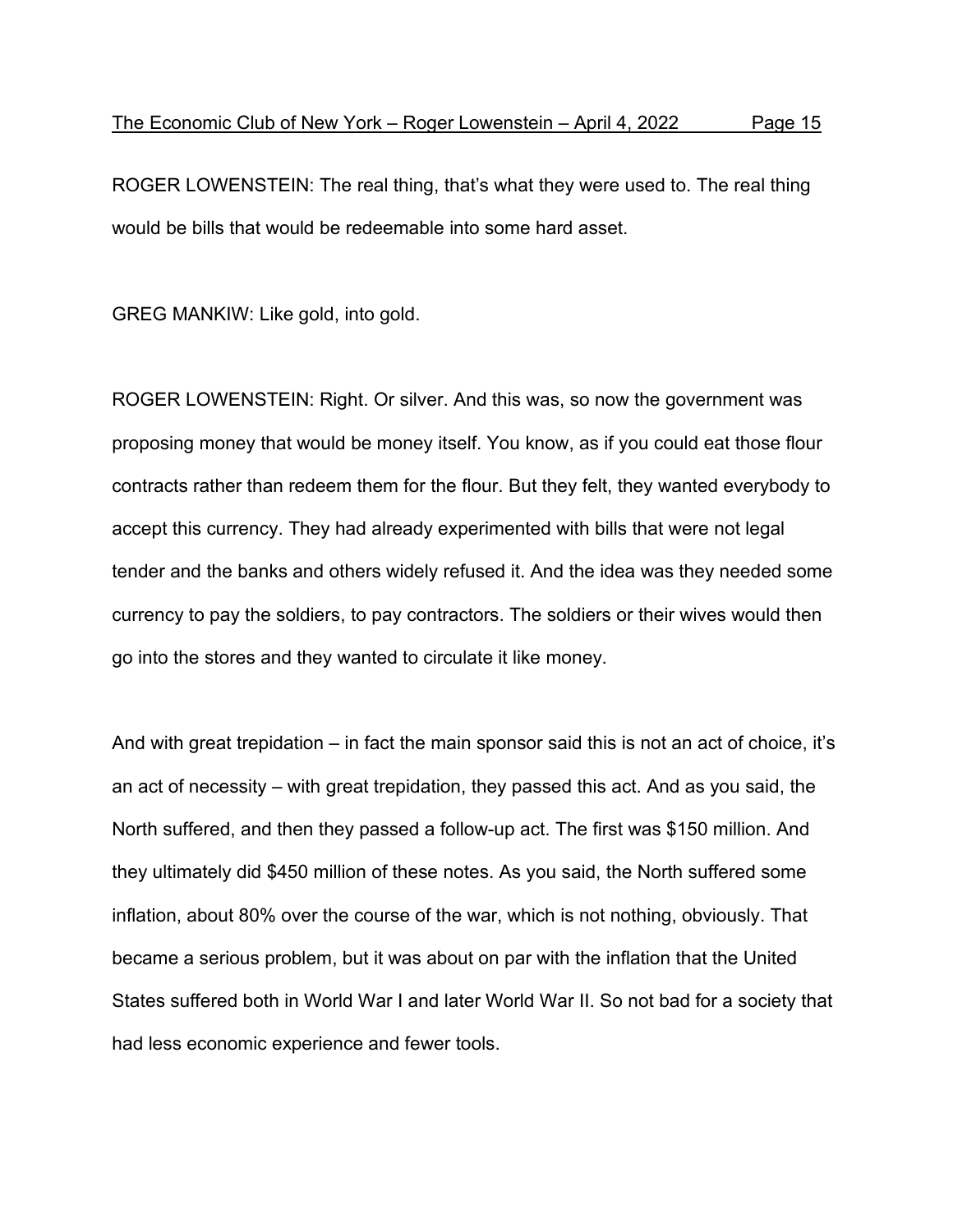So how did they limit it? The first thing they did after they passed the Legal Tender Act was they devised a taxing system. They had no tax system. All they had was a tariff on foreign goods. Foreign trade was way down because of the war. And this was to be a different tax. Excise taxes on basically every profession they could name. There are lists on the books of auctioneers, distillers, coal miners, you name them. Plus income taxes on individuals, so largely duplicative, but they were going to get you one way or they were going to get you the other way. John Sherman, a senator, said we need to tax everything on the earth. And one of his constituents said everything on the earth and under the earth. It was quite intrusive for the time.

There were going to have assessors go into homes and businesses, which they did. They were going to print the names of people and the taxes they paid in the newspapers, which they did, which they thought would be an incentive for people not to cheat because their neighbors would know if they were rich or poor. No one had any idea how much this tax would raise because there were no figures on what individual incomes were. They just knew it would raise a lot, and it did.

GREG MANKIW: It was very progressive too.

ROGER LOWENSTEIN: It was very progressive for its time, yes. Higher taxes on higher incomes. And this was opposed by some of the eastern legislators where more of the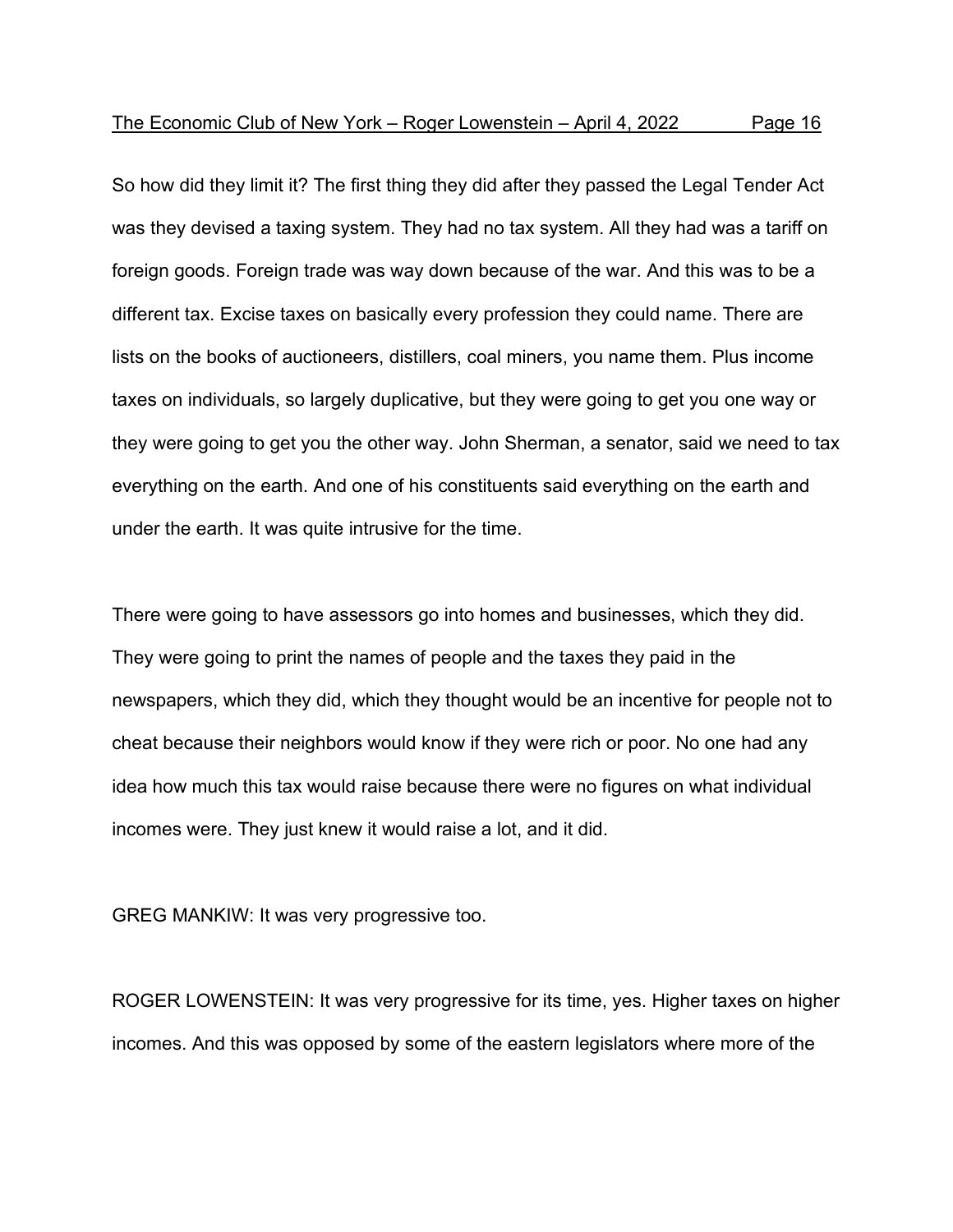money was. One of them said, and this whole debate on whether to make it progressive has a great resonance today, one of them said, this is punishing a man for the crime of being rich. So you can hear that in a debate today. But the western legislators, westerners in those days being Illinois, Michigan, a new state of Kansas and so on, they didn't want the rich folks in the east to get away with it and they insisted on higher tax for higher incomes.

They had a very interesting debate on whether to tax property and slaves. Because remember, there were several northern, loyal states that had slaves. They decided not to because they feared that that would justify the whole institution of slavery. So they ended up not doing that.

But what this tax system did was give the greenback – the greenback was the informal name for legal tender – give the greenback and the Union credit, a real solid basis in the country's assets. Suddenly the government had the productive power of all of private industry behind it. And then it enabled it to do something perhaps even more important that the South couldn't do, which is to tap credit markets in unseen scale. So Chase had enlisted Jay Cooke, his name should be known to many as a famous financier, not famous at the time but he became famous.

Cooke sold bonds, not just to the banks who were largely tapped out, but to individuals,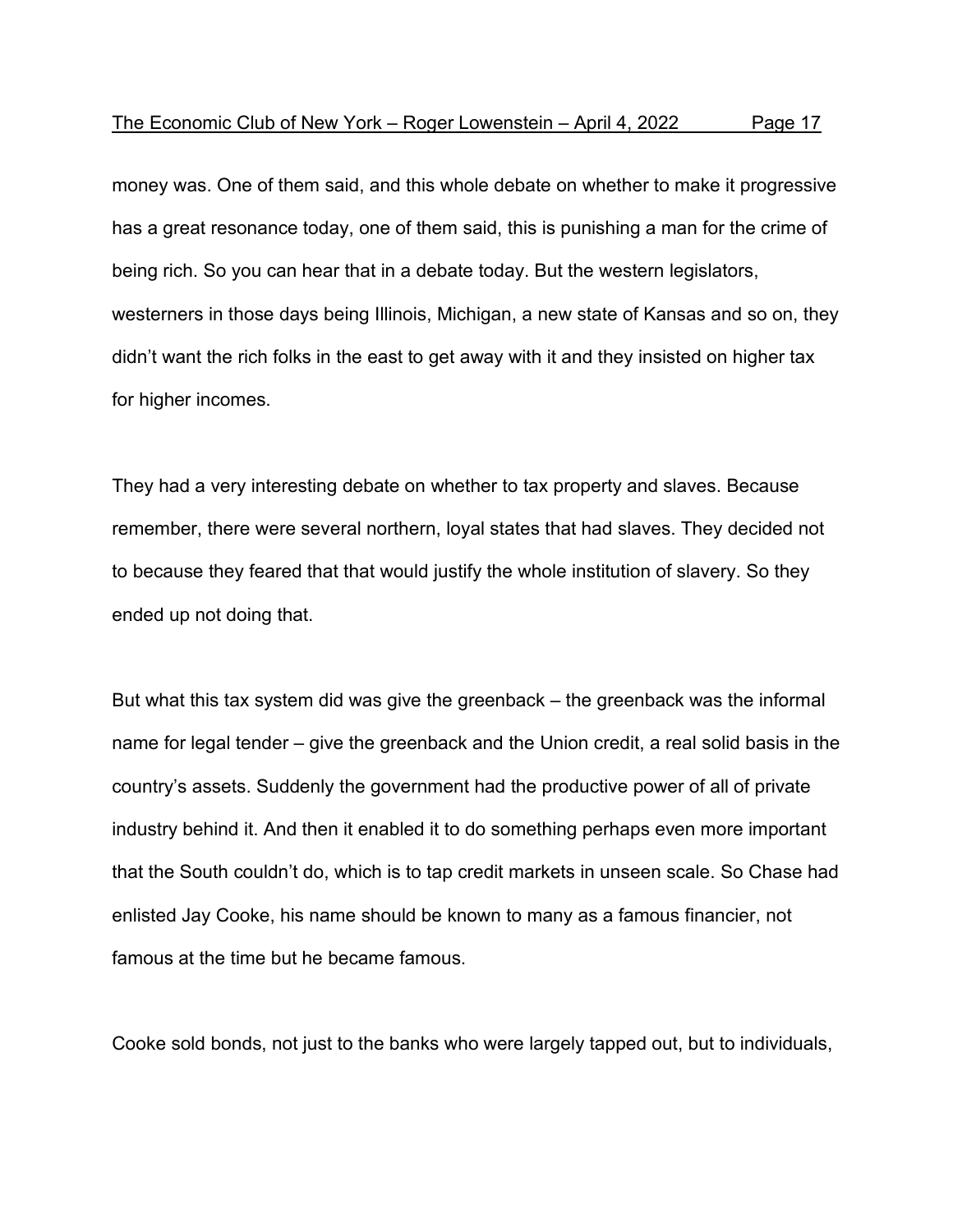firms, and just individuals across the country. He raised billions of dollars, just unseen sums for that time. And that really made a difference in the financial ability. The amount that he borrowed was such that the legal tender notes were only one-sixth of the total war debt. So you can see why that comparison, that they really did keep the money printing in some sort of reasonable proportion. And that's really, I think, why the North didn't suffer epochal or runaway inflation, even though it did suffer inflation.

GREG MANKIW: What do you think stopped the South from pursuing a similar financial policy? You said that they didn't raise taxes as much. Was it because they couldn't have raised taxes? Was it a political constraint that, I mean you talked about, I mean it seems it was a big state's rights thing for them. They didn't really believe in a central government. It's hard to run a war if you're not running a central government.

ROGER LOWENSTEIN: Well, it was some of each. They passed a small tax but they insisted that it be collected by the states. They didn't believe in federal taxation, you know, federal, in the government set in Richmond. And the states just refused to collect it. I think only one state, South Carolina, even bothered to do a serious assessment of the rolls on which this tax was supposed to be based. The other problem that the South had, you said, was it will? It was probably will as demonstrated in this, they didn't include in any of the...they then hit on a tax that would just be basically impressment, seizing crops. This was extremely unpopular as you can imagine. Farmers tried to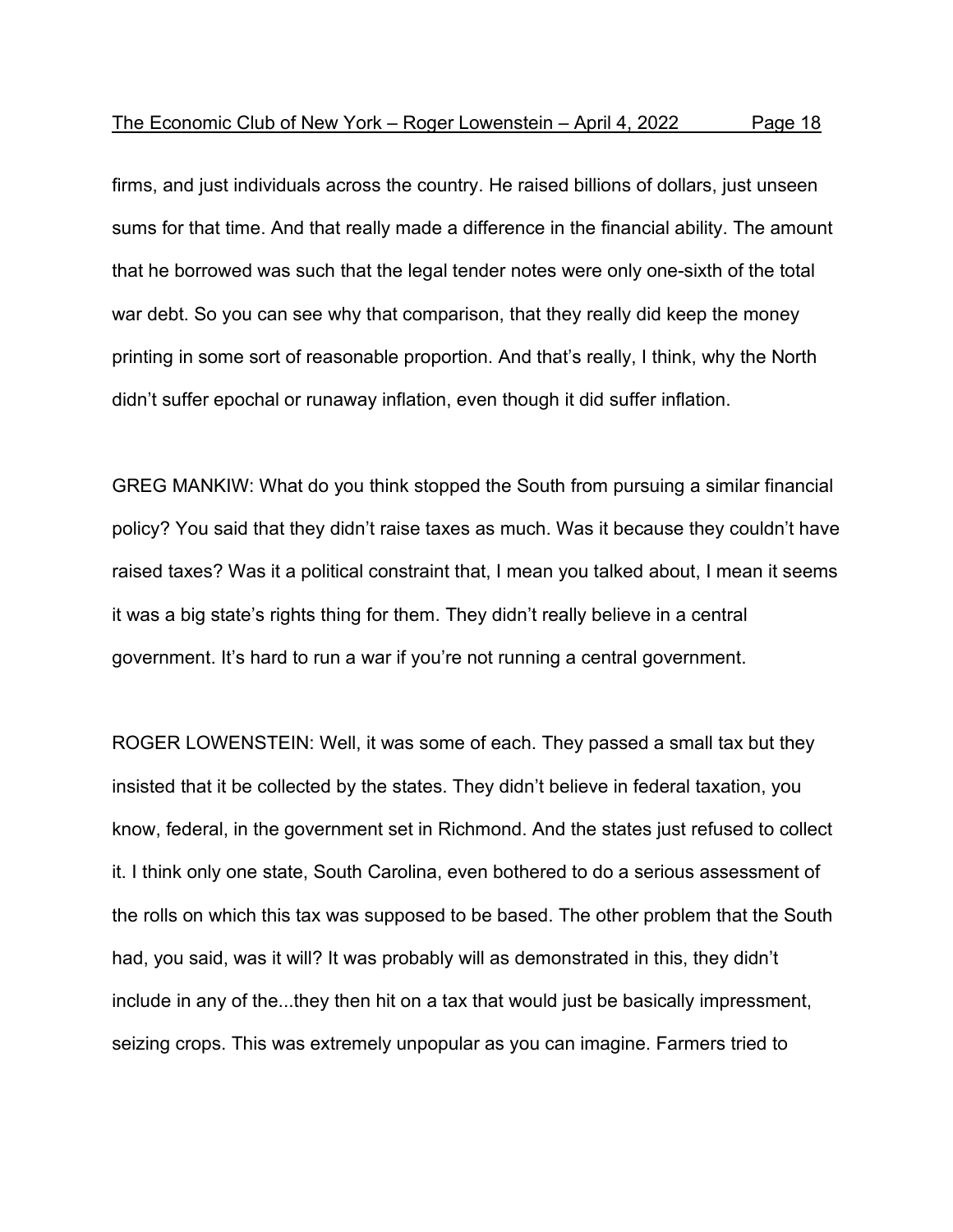evade it in any way they could. It was pretty regressive because it didn't touch the two biggest sources of wealth, which were land and slaves, which were concentrated among the wealthy.

But the South had another problem, which was it had much less in the way of liquid assets. So if you want an efficient tax system, you want things that people can convert into liquid assets and if not write a check, just convey easily to the central government. And so much of their wealth was in the form of land and slaves. The market for slaves, not surprisingly, was dropping steadily throughout the war and so was the market for southern land. The big shot they had was cotton.

And the South was just overconfident. In fact, it reminds me somewhat of Vladimir Putin today, who I think has counted on his oil and gas cartel to give him, you know, sort of an unstoppable weapon in the war. I think we can at least say at this point that it hasn't been easy for Putin. NATO certainly resisted, even if they're still buying his oil and gas. The South had a similar, perhaps even a greater delusion than Putin regarding the strength of its cotton.

First they thought no war would happen. They'd secede and the North wouldn't dare make war. There was that famous comment by James Hammond, a senator from South Carolina, right before secession, no one on earth dares make war, cotton is king. When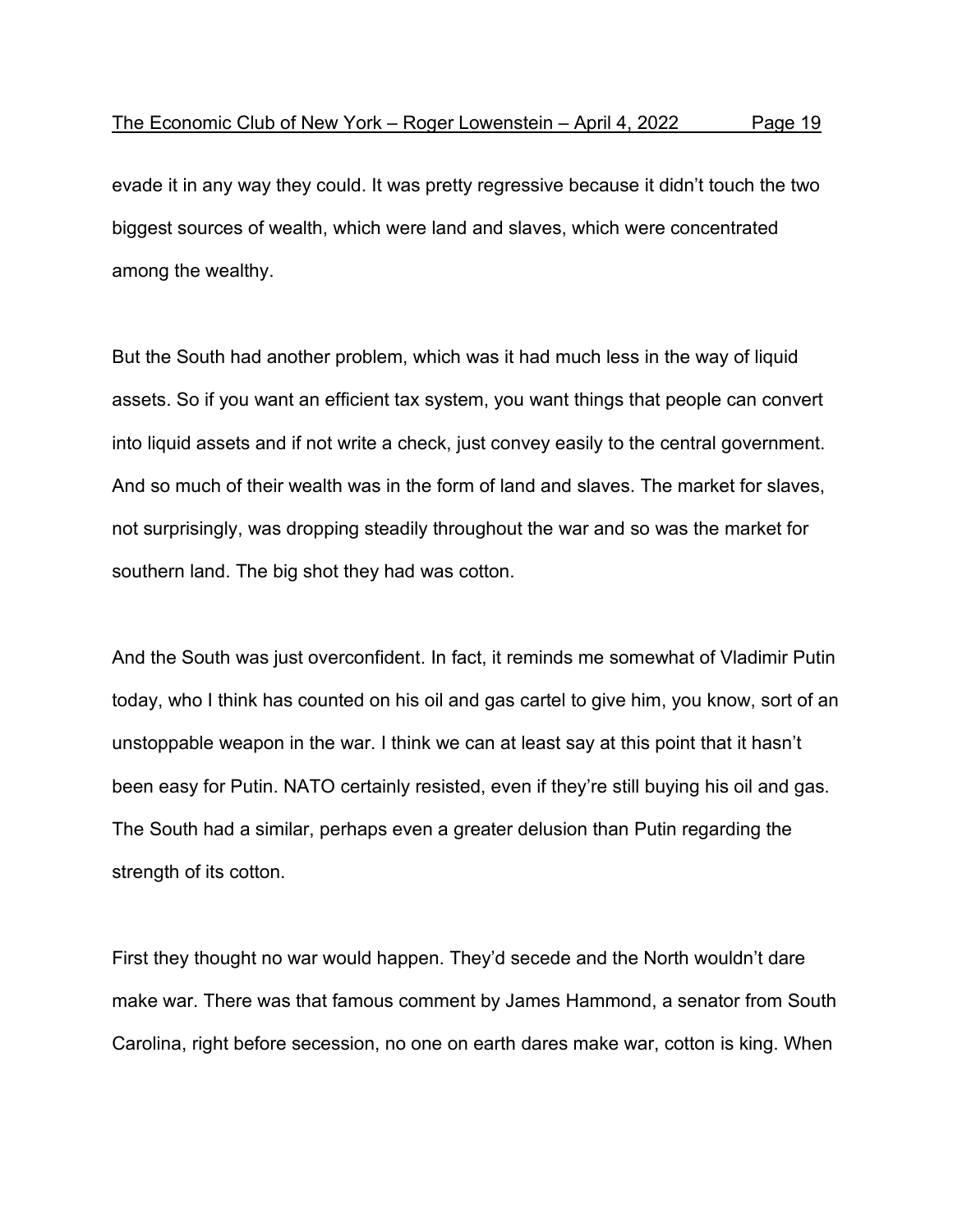the war came, the Secretary of War was so confident that in Cabinet he took out his handkerchief and said if any blood is shed, I'll wipe it away with this, you know, with his handkerchief. That was going to be all.

And Judah Benjamin, the Attorney General in the south wasn't so confident. He suggested they ship all the cotton they could to England right then while the sea lanes were still open so that they could sell it off over time for hard currency, which is what the South would need. And there was just complete denial that they would face a long war and so they rejected his idea. So the South, it was a combination of not having the will, not having the means, and making some really foolish decisions.

GREG MANKIW: It's always hard to disentangle cause and effect, but let's give it a shot. Obviously, we can't run a randomized, controlled trial which is how scientists like to do it.

ROGER LOWENSTEIN: You mean another Civil War? Let's hope not.

GREG MANKIW: Do you think that, I mean, obviously, the military success and the economic success of the north went hand-in-hand, but which do you think was more fundamental? To what extent did the economic success contribute to the military success?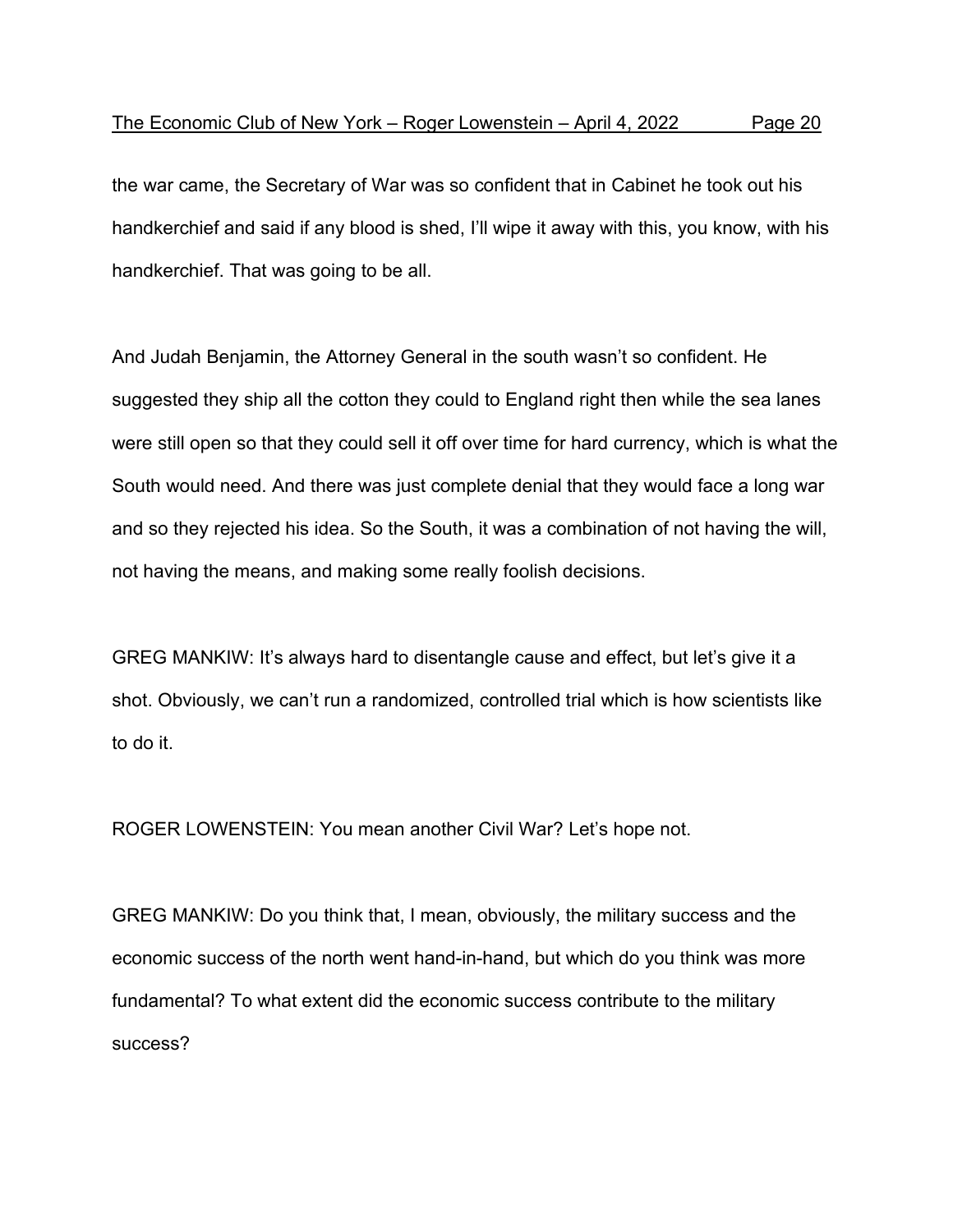ROGER LOWENSTEIN: Well, all I can say is that in the military field, the South outpunched its weight and the North, I would say, for a long, long time under-punched its weight. Lincoln kept having to switch generals. Of course, in the case of McClellan...

GREG MANKIW: Bad example.

ROGER LOWENSTEIN: Primary general in the east. Lincoln finally said I would like to borrow his army if he won't use it, McClellan just refused. And meanwhile, Lee was, when he took over after 1862, was either running circles around them or dazzling them. He frightened Hooker before Gettysburg into thinking that he had too many troops. Hooker said, should I go to Richmond? Lincoln had to say, no, not Richmond. Go where Lee's army is. Fight the army where it is. And, of course, he had to replace Hooker with Meade.

As late as, well, I would say, July or August 1864, so this is the fourth year of an incredibly brutal war, Grant is stuck in the mud in Petersburg in Virginia. Horace Greeley and the editor of *The New York Times*, you know, leading Republicans are telling Lincoln he cannot win. He's going to be defeated in the election, which means McClellan now running against him, may sue for peace.

So the one front where the North was really winning from the beginning and the South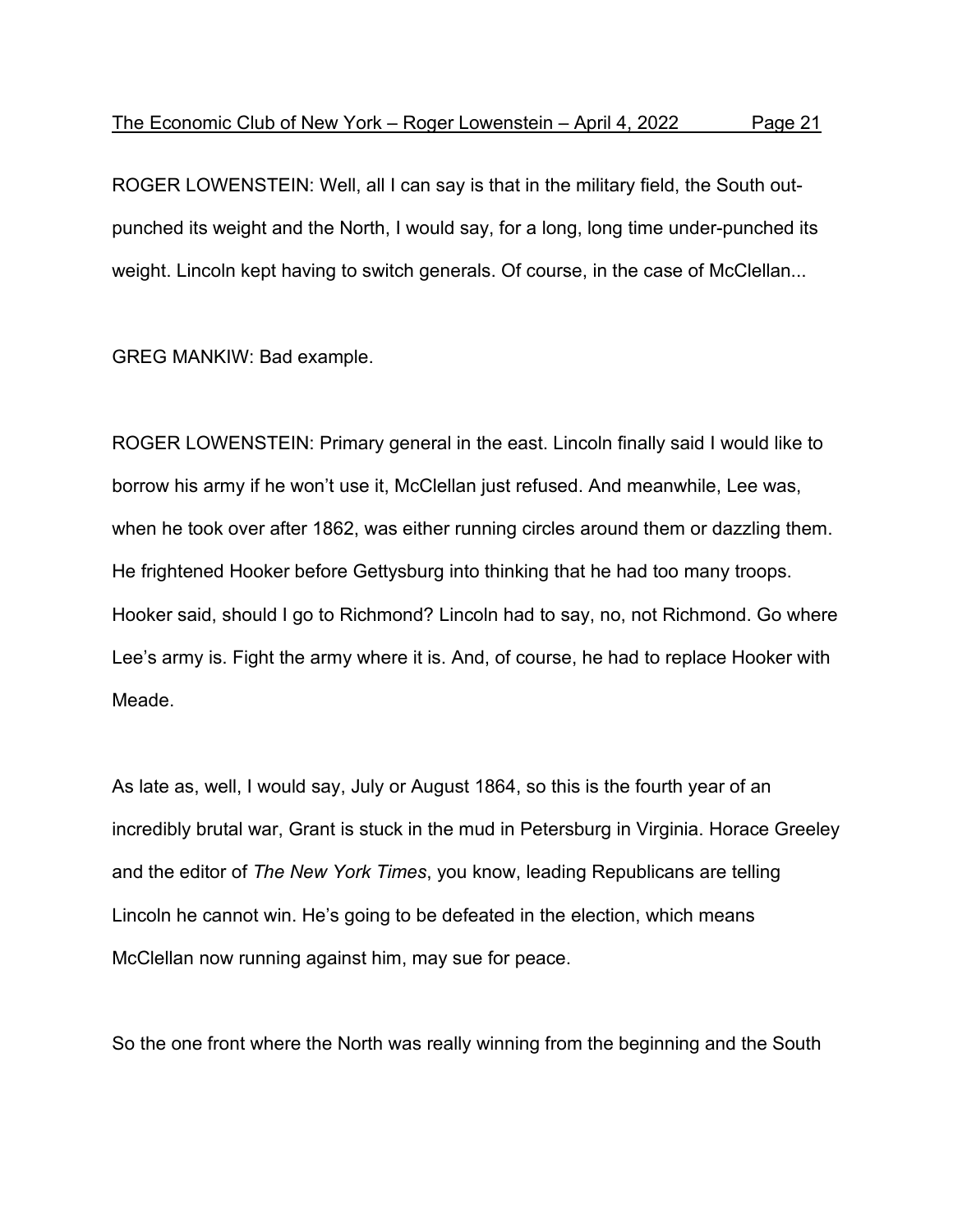was losing was the economic front. After a slow start, the North prospered. Its economy kept growing. Immigrants kept coming in replacing the men who were off in the field. The new currency did fine. They were able to borrow. In the South, it was completely the opposite. They had this runaway inflation. The Richmond newspapers reported enslaved Blacks carting wheelbarrows of notes through the streets of Richmond. The soldiers began to go hungry. And actually before the soldiers began to go hungry, because means were diverted to the troops, families throughout the south began to go hungry and people began to desert. It's very hard to make people fight when they know that their families are starving.

And I think the economic pressures really began to weigh and pinch the South before Grant did. So I'll answer it that way. And many southerners said, one southerner said, it's a quote in the book, "The Yankees didn't whip us in the field. We were whipped in the Treasury Department." As you said, we can't run the counter-example. But I think the South, you know, surprised on the upside militarily, and certainly the North had all the innovation and all the strength financially. And I think it was dispositive.

GREG MANKIW: If Lincoln hadn't been killed, how do you think subsequent economic policy might have been different?

ROGER LOWENSTEIN: Well, the big fight, the big economic battle, if it was just plain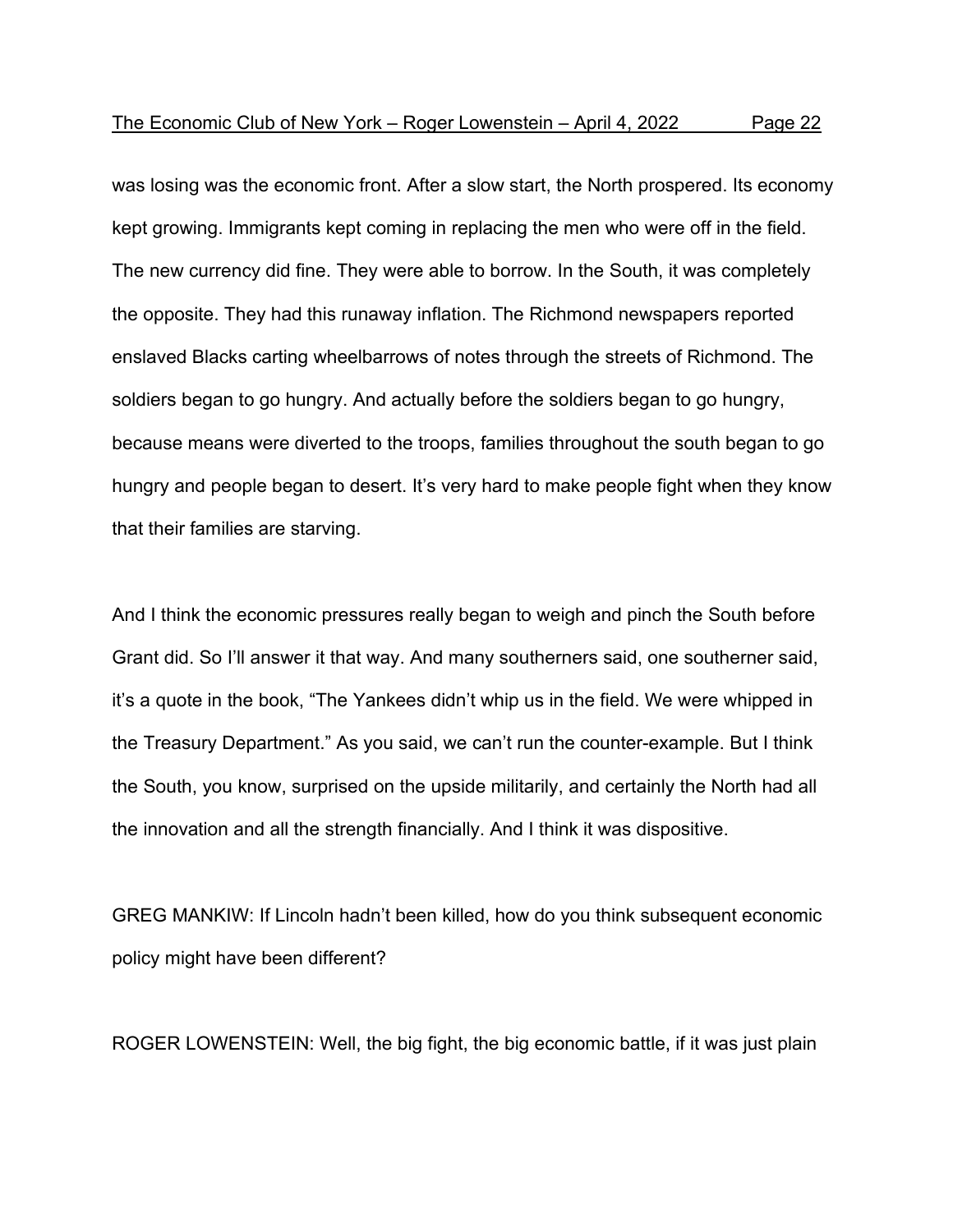economics, post-War, was about the greenback. So these greenbacks had been issued. There were about \$437 million of them, I think is the figure, after the war. They'd been pretty widely accepted in various regions in the north. In fact, they even circulated in the south. To the great chagrin of Jefferson Davis, southerners realized that the greenback was better than the south's own notes and they began using them. Davis hated it. He passed a law against them, but it didn't help.

GREG MANKIW: It's like if you're in Russia right now, you'd probably rather have a dollar than a ruble.

ROGER LOWENSTEIN: Or even a euro. Exactly. But after the war, the consensus stopped. After the war what happened was we begin to see the lineaments of a regional divide on currency. People in the farm states, they wanted expansive currency. They wanted these notes. They actually wanted more greenbacks so there would be some inflation. Farm prices would go up. All of that. All those evil bankers in the east, they wanted tight money, low interest rates so their credit would be good, and this regional divide happened.

And the Republican party itself was split. They sort of went back and forth for about, nearly a decade, until finally 1873, the so-called Crime of the Century, when they legislated that the greenbacks would be backed with gold, meaning brought to a parity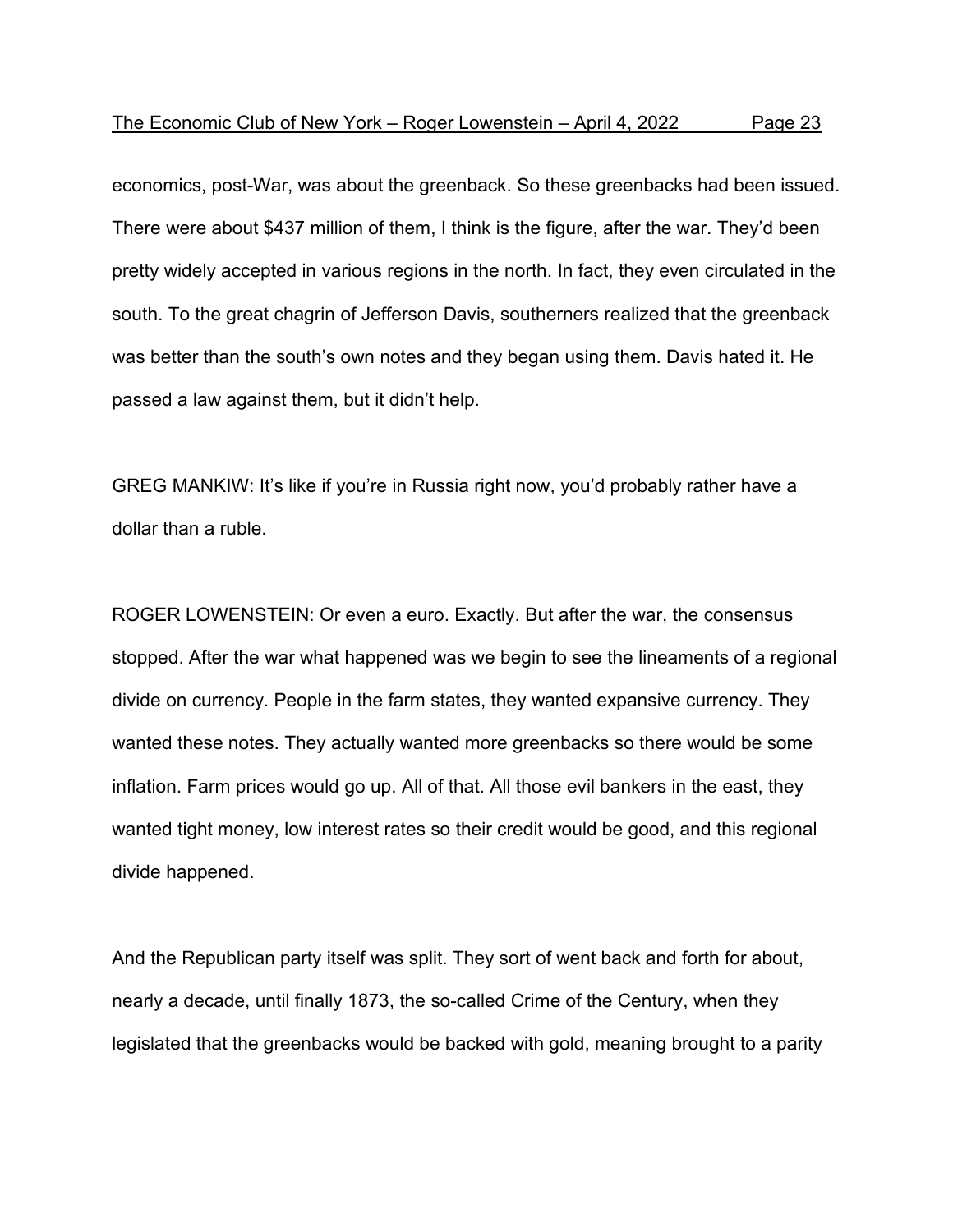with gold, meaning you couldn't have more greenbacks than there were gold, meaning they were basically the same as gold. And we went on a deflationary policy. And actually for the next 30 years, prices came down.

GREG MANKIW: That's right. That brings us to the Cross of Gold speech.

ROGER LOWENSTEIN: Exactly. So shocking deflation, anti-farmer, pro-banker, to put it in very blunt terms. Lincoln was, I think, by nature more of an inflationist. You know, he said something very perceptive early in his career which was, money doesn't do any good unless it's in circulation. You know, it doesn't do any good to have gold in the vault. But I think it's very difficult to look ahead after someone's life. He was going to face extremely difficult issues about reconstruction. He had very strong feelings obviously about equal rights for Blacks, but he had very strong feelings also about the need to reintegrate southerners. One of his last letters was to an Alabaman. He said I don't want to hurt a hair on any heads, meaning southern heads. I want you back in your shops and farms. So, you know, emotionally I think he tilted towards the side of not taking retribution. All these issues were going to come down on him.

I think in some sense his second term, had he lived for it, would have been more problematic than the decisions he had which were almost required in war time. I do know that he said, and this is a sad note, we didn't talk about the Transcontinental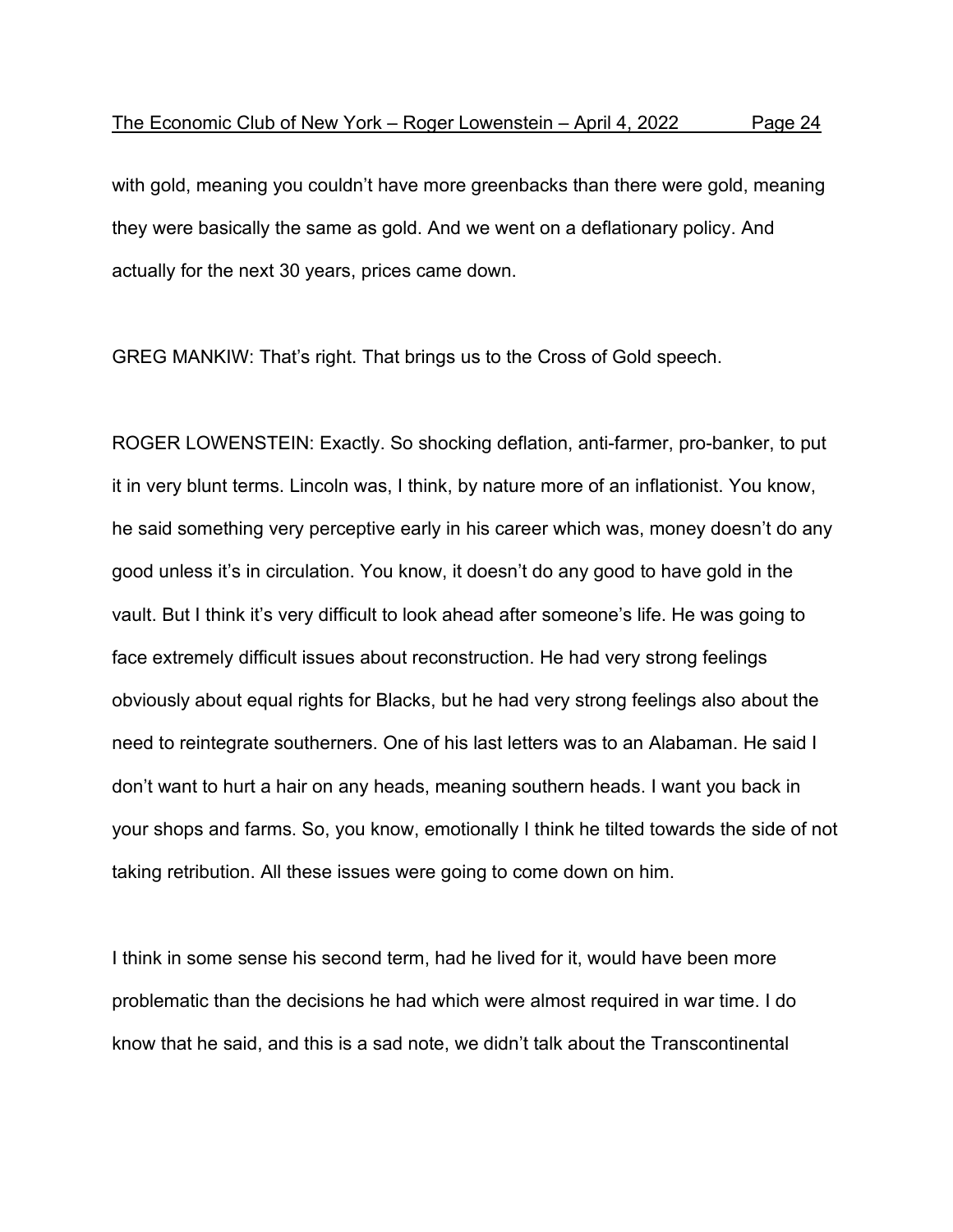Railroad, which he legislated, a big act of his. But he said, towards the end of his first term and what would be towards the end of his life, that he very much looked forward to riding the railroad when he retired. Of course, that was a step he didn't get to.

GREG MANKIW: Let me be even more speculative. Are there any lessons from that era that we can apply today that are useful in terms of thinking about current economic challenges? To put it another way, if we could magically bring Lincoln back and he could opine on some of our current challenges, do you have any idea what he'd say?

ROGER LOWENSTEIN: Well, I would take him. I would take him. He was, you know, just sort of dealing in his letters, speeches and so on, was really a privilege. He was so wise. He was so humble. I talked about when he took his rival, Salmon Chase, and appointed him to the Supreme judicial job in the country despite all of the offenses. Chase was really horrible to him in many ways. Lincoln just looked past it. He had this ability to look past personal slights and look to the pragmatic effects.

I think his one lesson and it actually goes to, I think, one of Lincoln's mistakes economically, but I think it does apply, Lincoln and Chase were very eager to bring cotton out of the south. They wanted to get the New England mills up here where we are, Greg, running again. They thought that, to the extent that cotton were shipped to Europe, it would bring in gold to the Treasury and improve the balance of payments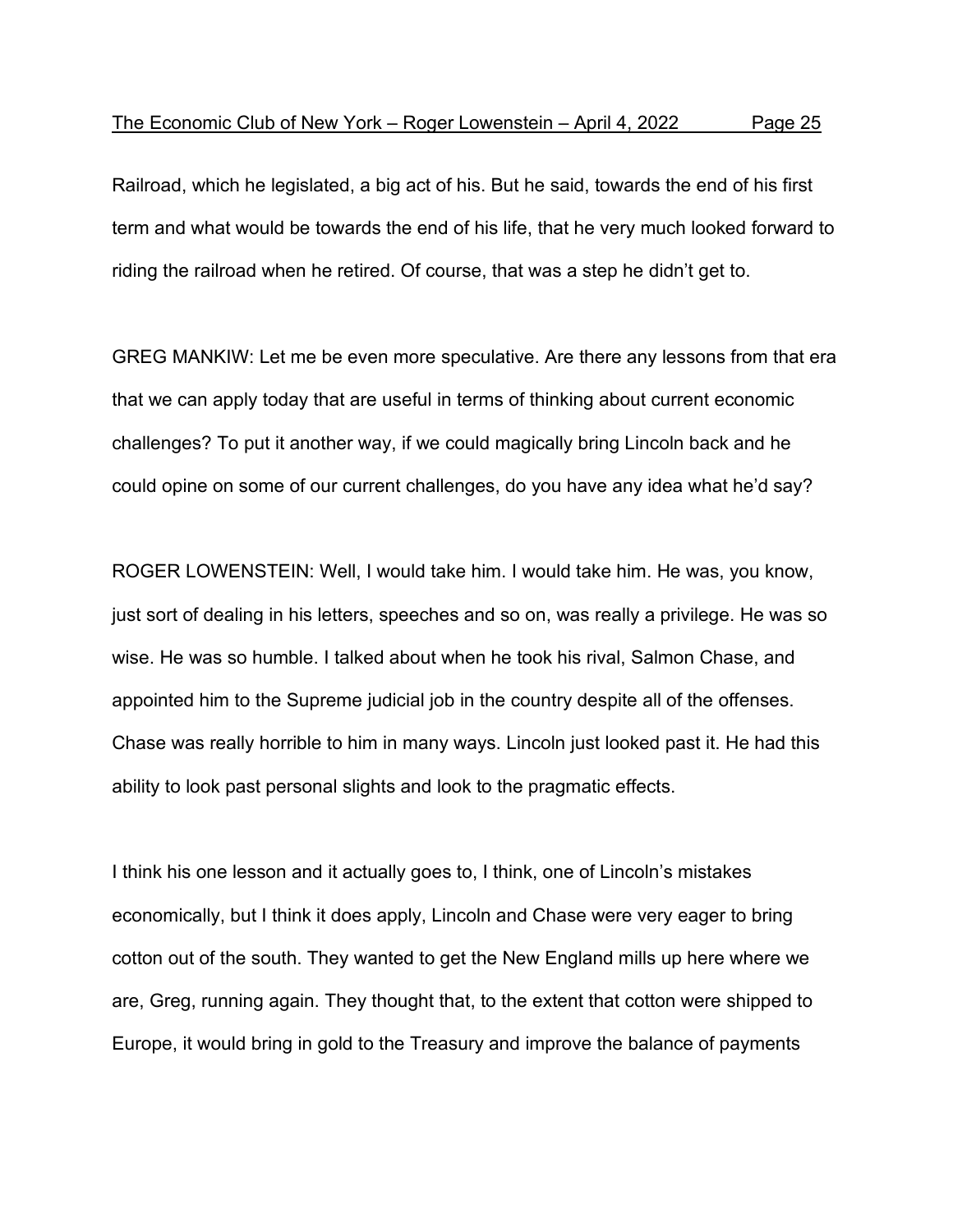obviously. And they were very afraid that England and France, which were suffering depressions in their textile districts, would feel compelled to intervene on the side of the Confederacy to get cotton out and so on.

And they promoted this policy of licensing traders to go down and trade with so-called loyal southerners to bring cotton out. And the program, I think, was a complete fiasco. There's really no such thing as a loyal southerner. No way of telling a loyal one from another one. Once you bought cotton, say from an occupied area such as Memphis and New Orleans, there was no keeping the money from going into the Confederacy because the cotton had come from these areas. Grant was furious. Sherman was furious. General Sherman said you just can't, you can't make war on a people and trade with them at the same time.

GREG MANKIW: Well, that's an issue we're facing right now with burning energy from Russia. Right?

ROGER LOWENSTEIN: That's why I bring it up. You said is there an application. So I would say, and it did cause, you know, the North hardship not to have cotton. It will cause the U.S. and Europe hardship. But I would say, you know, the moral equivalent is also that the cotton had been picked by slaves. There's a moral aspect to what's happening, I think in the Ukraine today, we're increasingly reading. If it means that we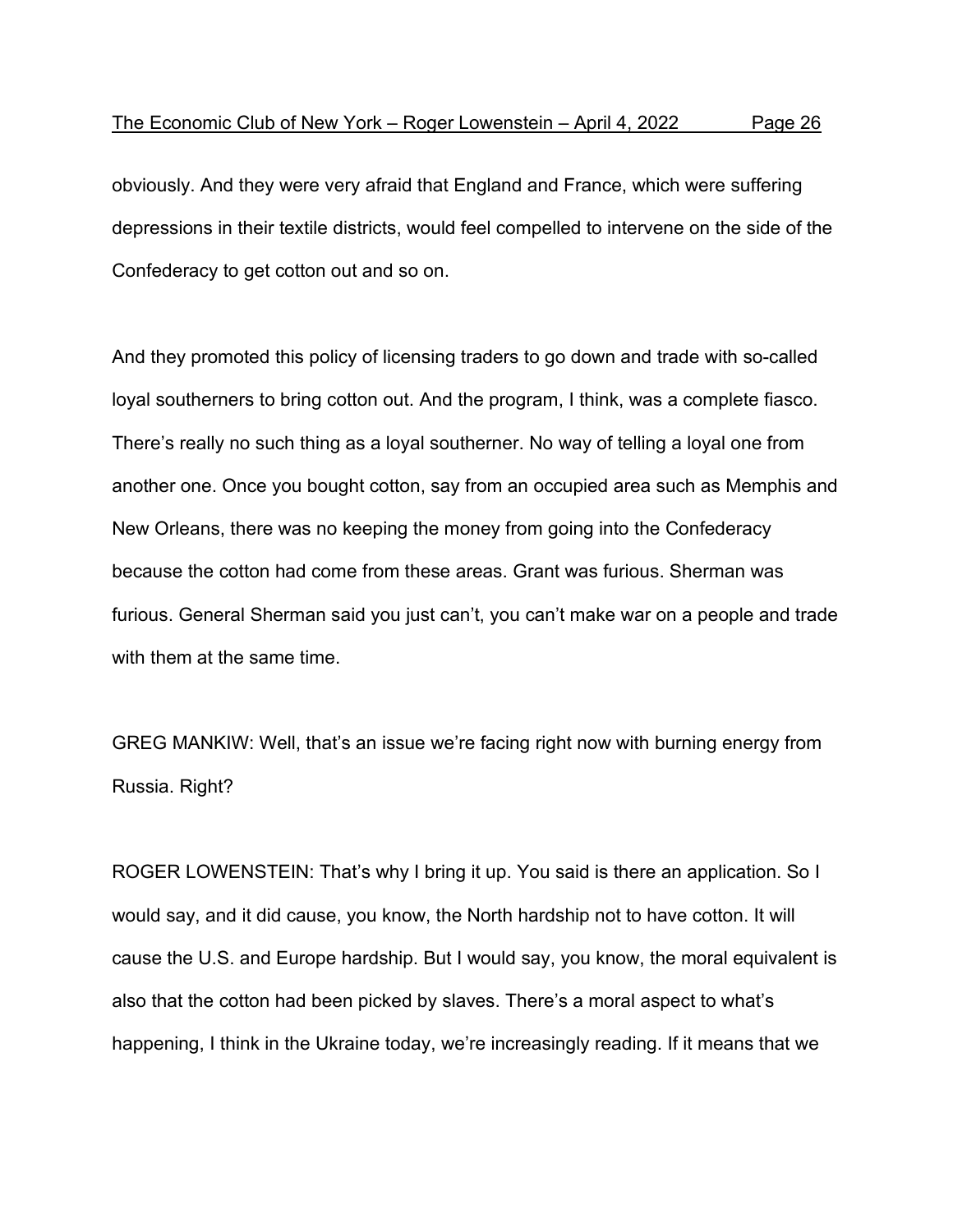have to lower our thermostats, if it means we have to share more of the pain with Europe, you know, I think they were wrong in this case and I would like to see the west not finance this war of Russia's.

GREG MANKIW: Right. Well, in our last few minutes, tell me about your research process. How do you start writing a book like this?

ROGER LOWENSTEIN: Well, it's pretty daunting because, I've told people, this is true that of all the books, the ten books I've written, this is the biggest subject, the Civil War. There's the most literature. And it's the one I knew least about going into. There are many aspects of this which are not purely financial unlike most of the other books. And I went to Widener at Harvard, before you go to archives, those kinds of sources, you go to the published literature. And it's just limitless.

GREG MANKIW: You must have gone there and found 5,000 books on the Civil War.

ROGER LOWENSTEIN: Five thousand books and even, you know, economic treatises written back in the 1880s by people who had been alive in the 1900s. But you just start reading. You just start reading all you can. And one writer, sometimes you, I'm a pretty big reader of sources and sometimes you read someone's sources a few times and you read, you know, the same, oh, this guy keeps quoting this guy Mankiw, I better take out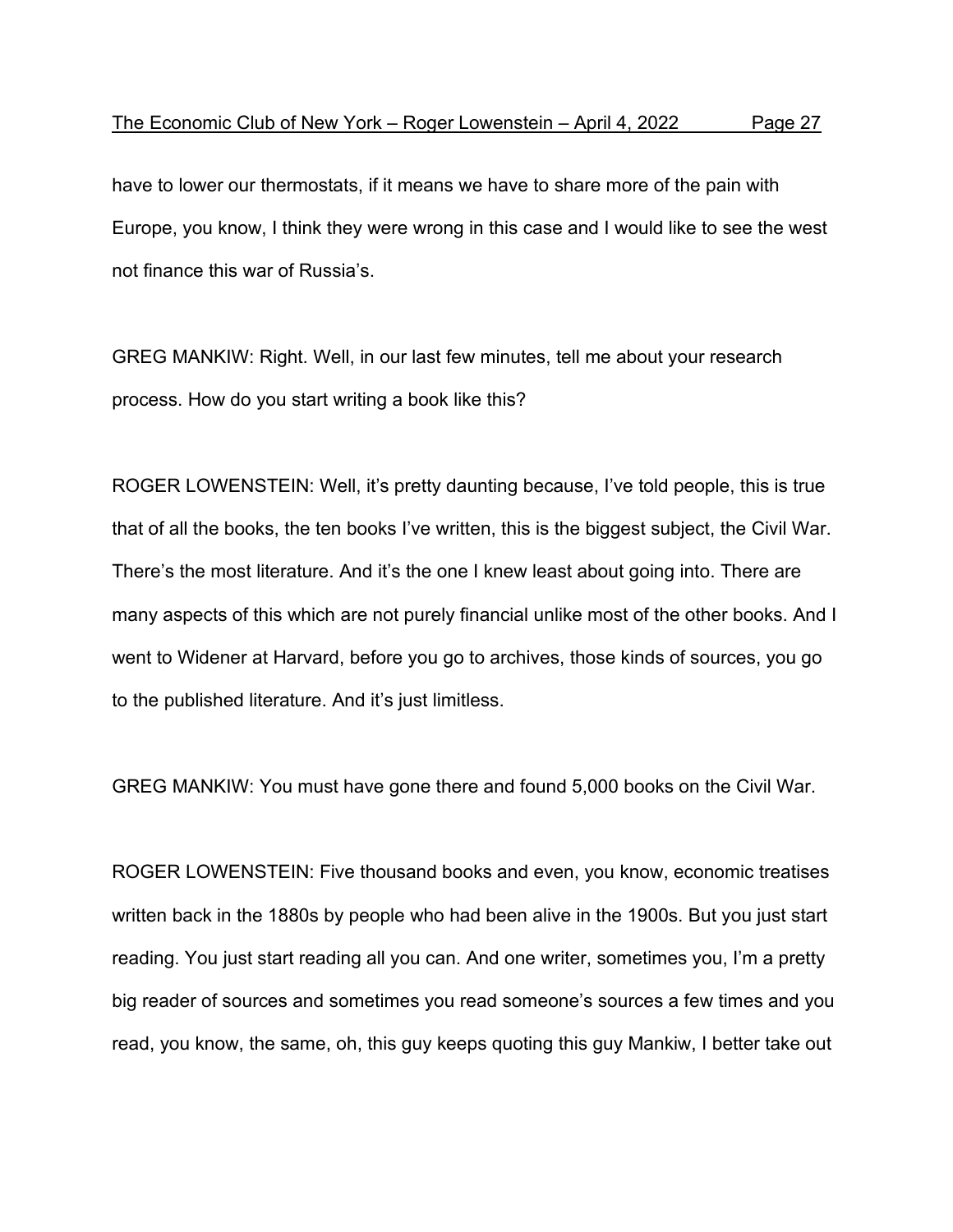Mankiw's book or whoever it is. And from one to another and at some point, it's happened really in every book, at some point you feel as though the sources are beginning to repeat themselves or repeat what you've read before. And you start moving on to the actual sources themselves, to their archives, their letters. Very few of them are published.

All of Lincoln, as far as we know, every word Lincoln wrote are compiled in a wonderful, published collection. And there's another very valuable source, an anthology of Lincoln's supposed quoted words. It talks about all the things Lincoln supposedly said and this editor went through them and says, well, this source heard him say it. One hour later he wrote it down, it's probably credible. Someone else says, well, this guy heard it from his grandson four years later. You know, and in those cases if I use it, I'll say it's apocryphal. People are always attributing things to Lincoln and you have to be very careful with that.

Even very, I would consider famous Civil War figures like Thaddeus Stevens, most of their letters were not published. A few were published. So you have to sort of, you know, rough through it. Letters are at the Library of Congress and other places and they weren't typed usually so you have to make out their script. It's more difficult in that sense than slogging through, my last book was the Fed, the first decade of the 20<sup>th</sup> century.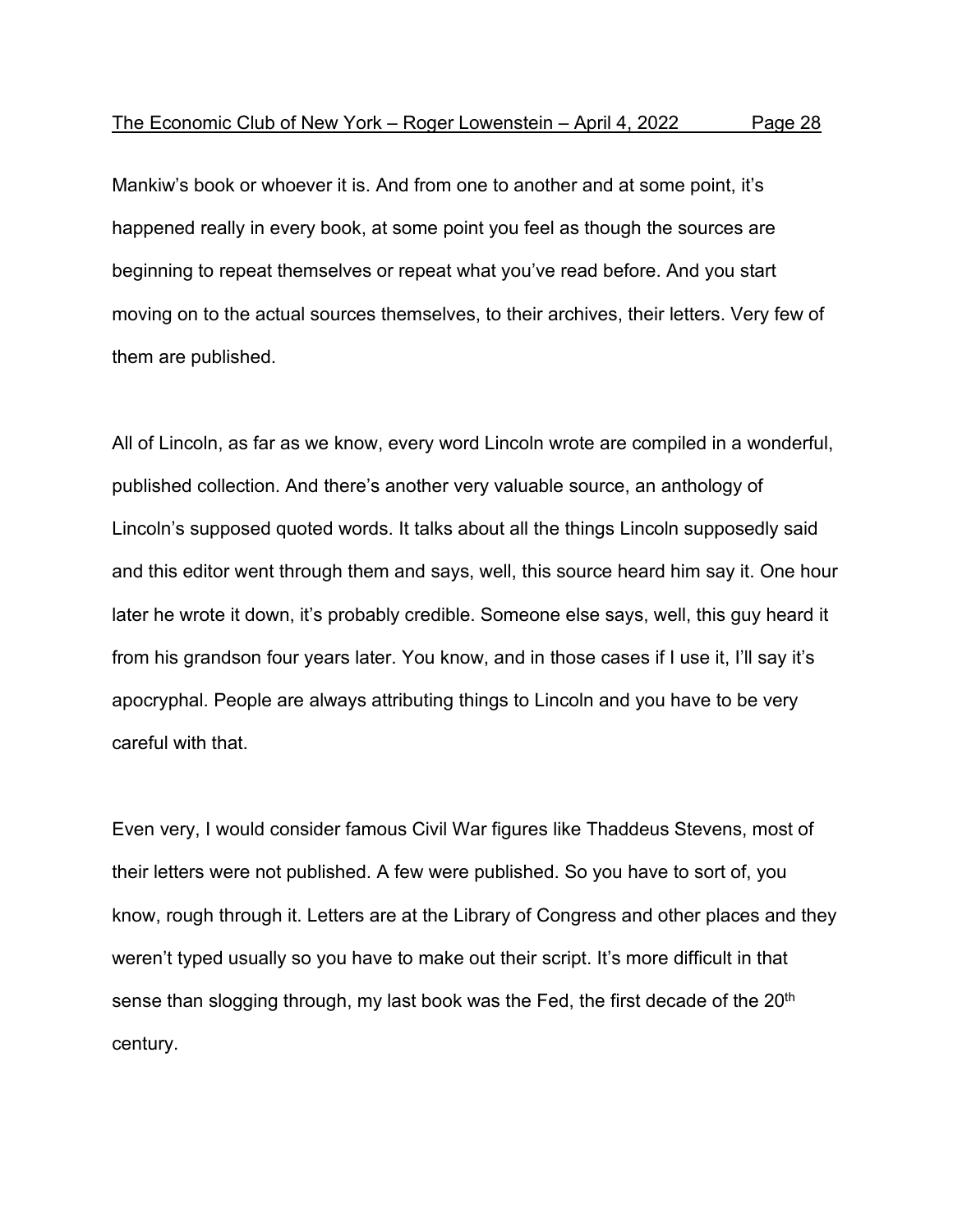GREG MANKIW: Earlier in your career, you were writing about contemporary issues more, like Warren Buffett and long-term capital management. Now you're doing, these two books have dealt with more historical issues. Was that a hard transition? Is it easier or harder? It sounds much harder to write historical ones because you can't talk to the people.

ROGER LOWENSTEIN: You can't talk to people. On the other hand, you're free to make what you will of them, whatever your conclusion is on Salmon Chase, about his personality, about his skills, about his mistakes. Salmon's not going to write you a letter when the book comes out and say you got it all wrong.

GREG MANKIW: Did Mr. Buffett write you a letter?

ROGER LOWENSTEIN: Charlie Munger wrote me a letter. Buffett didn't. So there's a greater freedom to develop the characters and the scenes in the way, you want to be as right in either case, because you're going to be read by experts and all sorts of other people, but in that sense you have greater license.

And even the contemporary books were filled with as much history as I could get in them. Buffett was born in 1930. And I always loved history. At a certain point, I'd written several books about contemporary crashes – Long-Term Capital and a couple of others.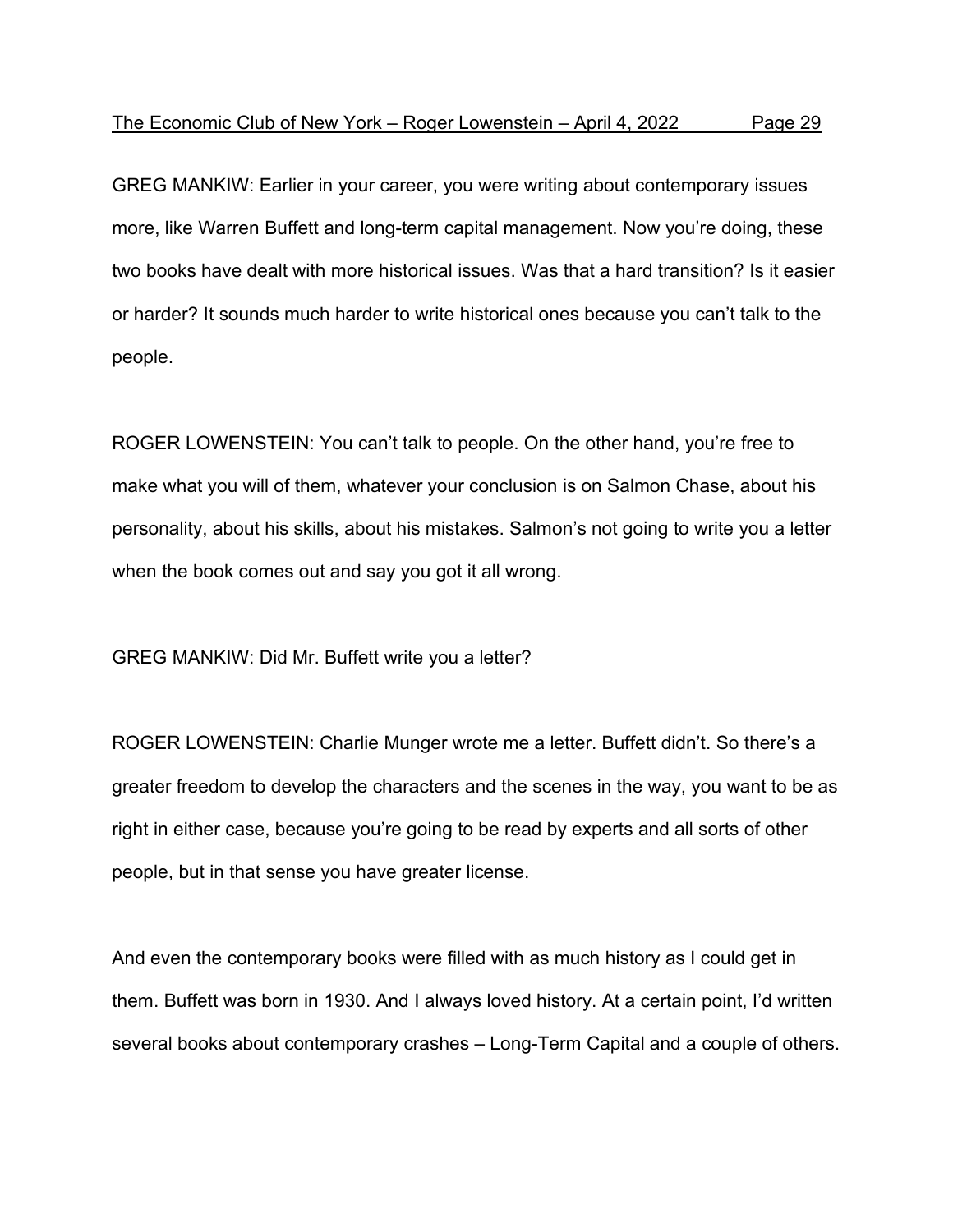And I really wanted to do, I got the sense we were going to keep having these contemporary crashes and I wasn't sure I could add that the next one would be so different from the last one. Particularly because I kept saying that whatever one I was writing about was the worst we had ever seen. So I was eager to go to history and I love that as well.

GREG MANKIW: Well, thank you very, very much, Roger. It's great to read them. We appreciate you. Keep turning them in.

ROGER LOWENSTEIN: Thank you. And just always fun to talk to you.

CHAIR JOHN C. WILLIAMS: Our time has run out unfortunately. So thanks again, Greg and Roger, for a fascinating conversation about a very important part of our history. This is the part where I remind people that we have many more great speakers lined up for the spring and so we encourage you to invite guests to our events.

So next up, on April 11<sup>th</sup>, we have Thasunda Brown Duckett, President and CEO of TIAA and that's going to be an in-person Signature Luncheon and I'm going to be moderating that. I'm looking forward to that. On April 13<sup>th</sup>, we have Brad Jacobs, the CEO of XPO Logistics. And then on April 14<sup>th</sup>, we have Rochelle Walensky, Director of the CDC. Now in addition to the event with Thasunda Brown Duckett, we are pleased to